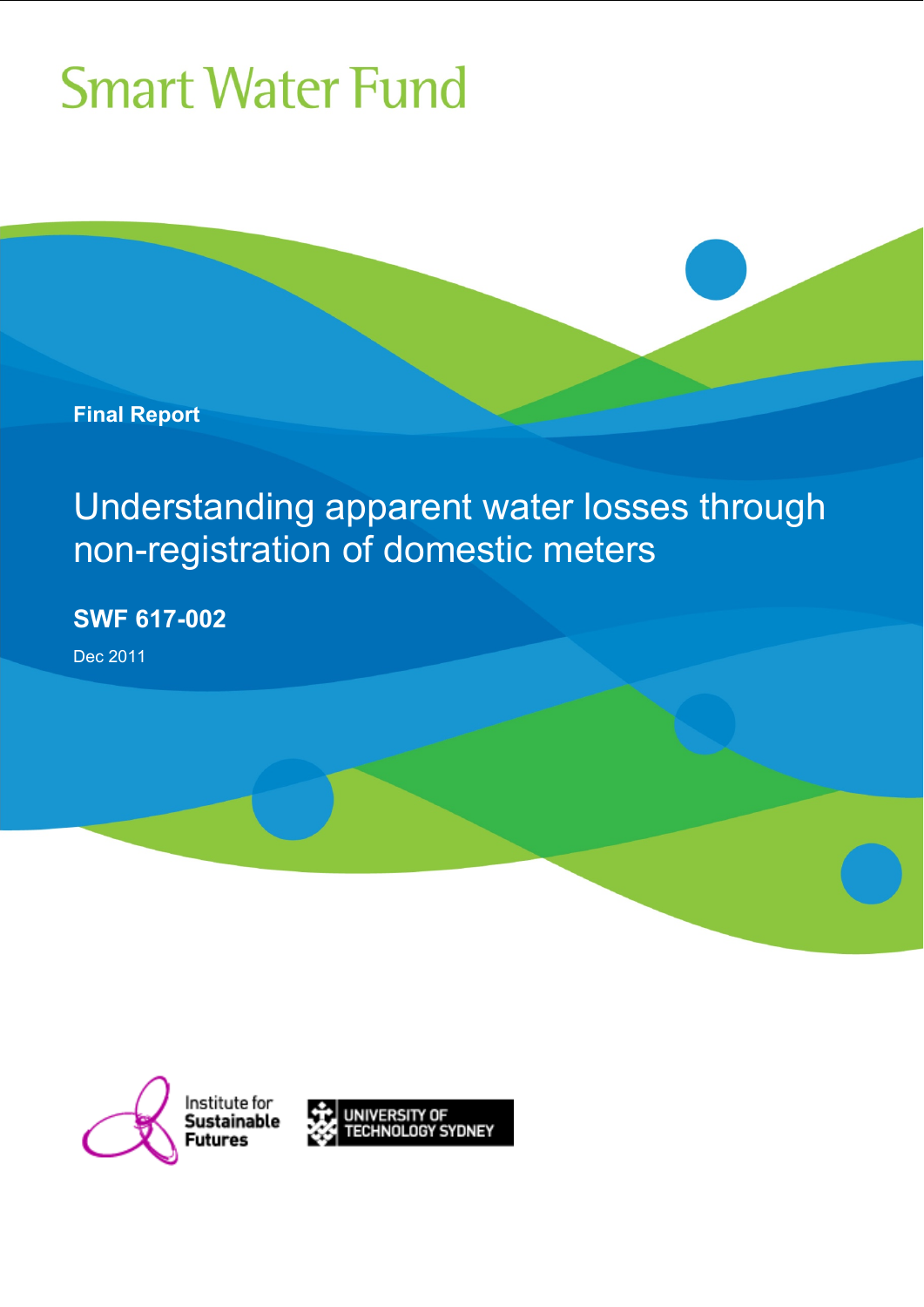#### **Copyright and Intellectual Property**

This publication is copyright. Other than for the purposes of and subject to the conditions prescribed on the Copyright Act 1968, no part of any Material in this Report may in any form or by any means (including optical, magnetic, electronic, mechanical, microcopying, photocopying or recording) be reproduced, broadcast, published, transmitted, adapted, or stored without the express written permission of the copyright owner. All other rights are reserved.

"Smart Water Fund" is a registered trademark, jointly owned by the Smart Water Fund participants, and is protected by laws governing intellectual property. The Smart Water Fund trademark and logo must not be used except as part of any authorised reproduction of the Report as set out above. The Smart Water Fund logo must not be modified in any way.

#### **Disclaimer**

The material contained in this Report has been developed for the Smart Water Fund. The views and opinions expressed in the Report do not necessarily reflect the views, or have the endorsement of the Victorian Water Utilities or the Department of Sustainability and Environment, or indicate the Victorian Water Utilities or the Department of Sustainability and Environment commitment to a particular course of action.

#### **Enquiries**

For enquiries or copies of this report please contact:

Smart Water Fund Knowledge Transfer Manager Email: info@smartwater.com.au Phone: 1800 882 432 (freecall) Quote SWF 617-002

© Copyright Smart Water Fund, 2011

Page ii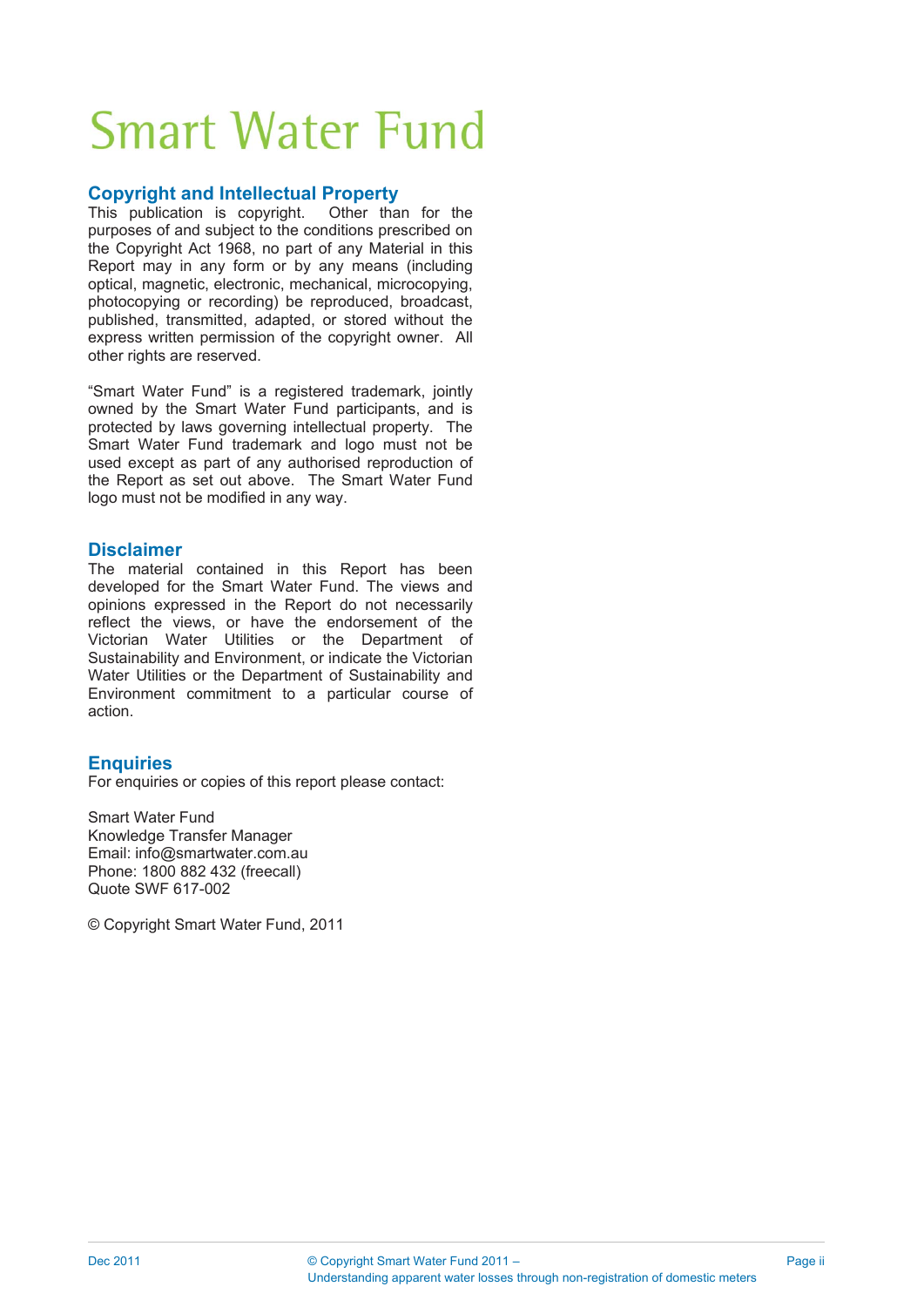UTS:INSTITUTE FOR SUSTAINABLE FUTURES DECEMBER 2011

## **Understanding apparent water losses through non-registration of domestic meters**

**The relevance for non-revenue water and meter replacement policies** 

**PREPARED FOR: THE SMART WATER FUND** 

**AUTHORS**  Pierre Mukheibir Damien Giurco

Understanding apparent water losses through non-registration of domestic meters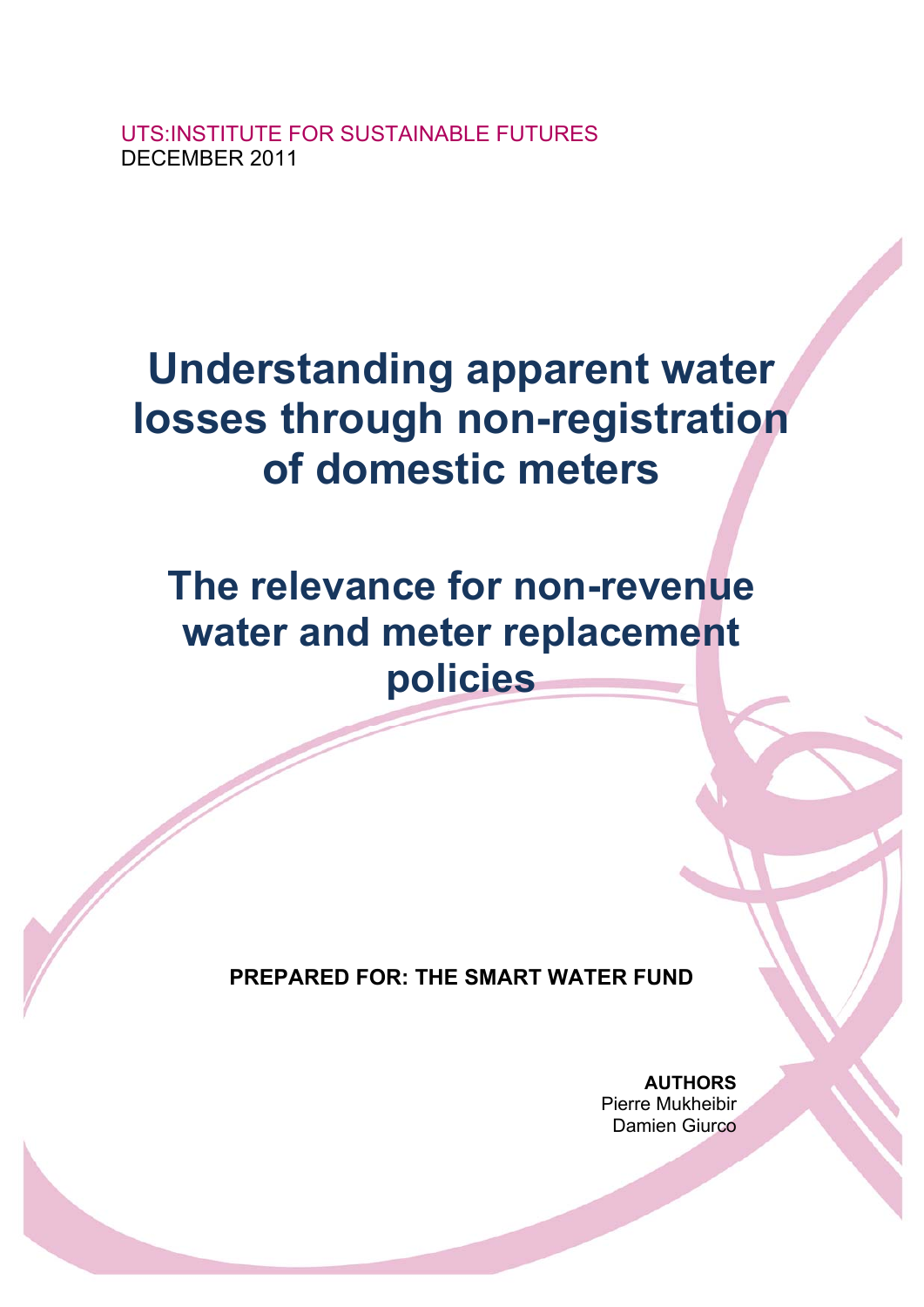#### **INSTITUTE FOR SUSTAINABLE FUTURES**

University of Technology, Sydney PO Box 123

Broadway, NSW, 2007

#### **www.isf.edu.au**

© UTS December 2011

### ABOUT THE AUTHORS

The Institute for Sustainable Futures (ISF) was established by the University of Technology, Sydney in 1996 to work with industry, government and the community to develop sustainable futures through research and consultancy. Our mission is to create change toward sustainable futures that protect and enhance the environment, human well-being and social equity. We seek to adopt an inter-disciplinary approach to our work and engage our partner organisations in a collaborative process that emphasises strategic decision-making.

For further information visit: **www.isf.uts.edu.au**

Research team: Dr Pierre Mukheibir, Dr Damien Giurco

### COLLABORATORS

The work in this report draws on preceding work undertaken by the Centre for Infrastructure and Engineering Management, Griffith University and the overall project was managed by Wide Bay Water.

For further information visit:

http://www.griffith.edu.au/engineering-information-technology/centre-infrastructure-engineeringmanagement

http://www.widebaywater.qld.gov.au

Research team: Rodney Stewart (CIEM), Kelvin O'Halloran (WBW)

#### ACKNOWLEDGEMENT

The financial contribution to this project by The Smart Water Fund is gratefully acknowledged.

#### DISCLAIMER

The results of this research were based on a specific and small sample of tests and should not be considered as representative of all meters.

#### **CITATION**

Please cite this report as:

Mukheibir P & Giurco D 2011. Understanding apparent water losses through non-registration of domestic meters: The relevance for non-revenue water and meter replacement policies, SWF 617- 002, [prepared for the Smart Water Fund], Institute for Sustainable Futures, University of Technology, Sydney, November 2011.

Understanding apparent water losses through non-registration of domestic meters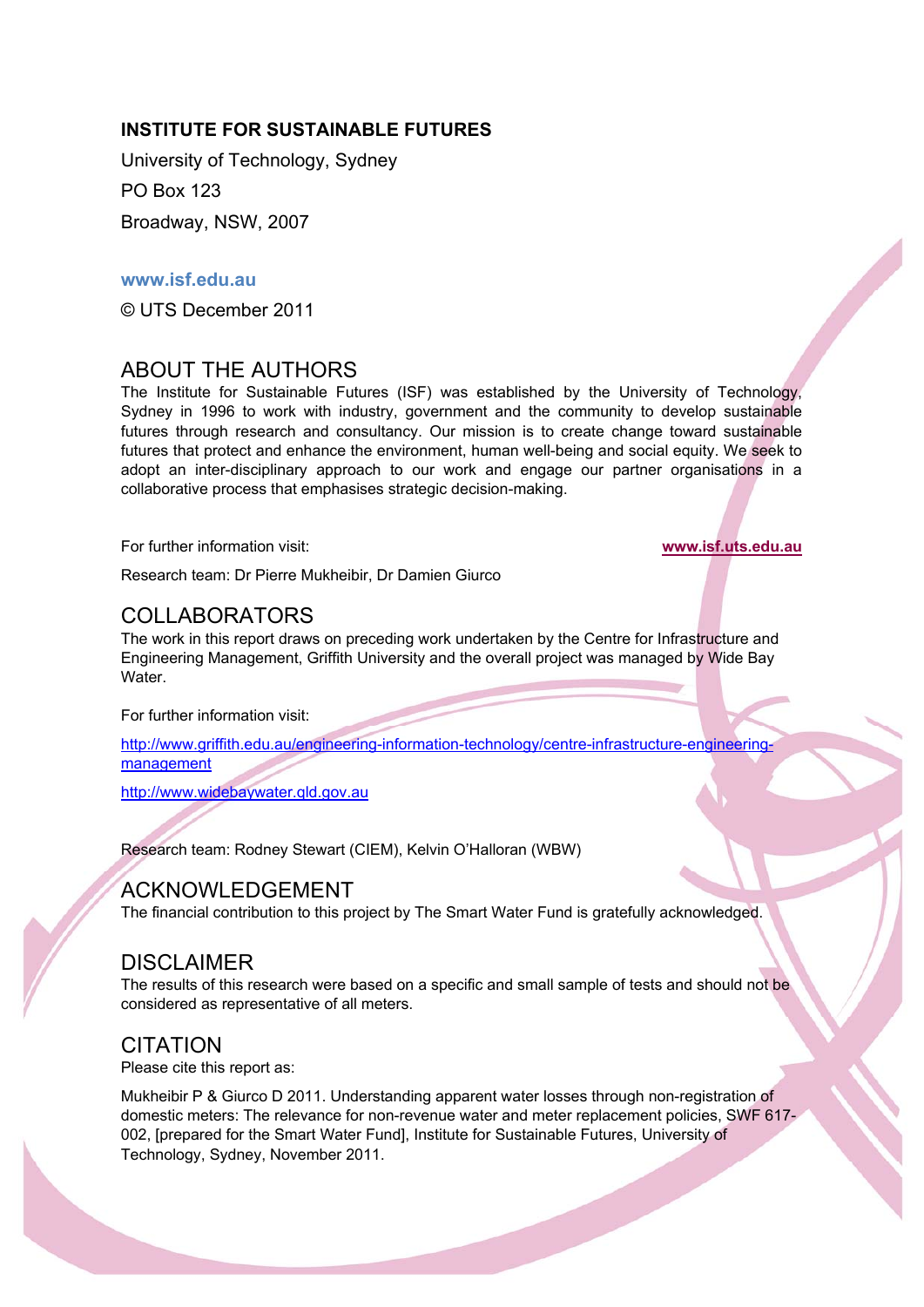## **Executive summary**

Research to date has shown that a fleet of meters becomes less accurate with age and usage. This is commonly understood to be related to the *under-registration*, which is the inaccuracy in the actual meter once activated by a flow. What is less understood is the relevance of the *non-registration* by the meter of the low flows that pass through the meter undetected. The combination of the two can be regarded as the *unregistered* volume and can be expressed as:

*unregistered volume = non-registered volume + under-registered volume* 

The findings from this study indicate that the non-registration is more significant than under-registration, and that both get progressively worse with usage, which has specific relevance for the assumptions used in accounting for non-revenue water and for specifying the replacement schedule for a fleet of meters.

In summary the outcomes of the study indicate that:

- 1. **non-registration is more significant than under-registration in understanding non-revenue water**, since it could account for a larger percentage of the non-revenue water passing through a meter (illustrated in Table A). The additional volume associated with the percentage of non-registration can help further explain the *apparent losses* (*customer metering inaccuracies*) when calculating the water balance and the overall water loss.
- 2. **consideration of both the non-registration and under-registration** components of the unregistered volume should be made **when preparing a meter replacement policy**. The percentage of non-registered volume increased more significantly with higher total registered volumes as compared with under-registration (see Table A). The consideration of non-registration therefore has the effect of bringing forward the timing for meter replacements.
- 3. **the unregistered volume increases with the usage of the meter.** Therefore using an average for a fleet of meters is not reliable enough, and improved estimates can be achieved by **assessing the losses per registration group**. This is especially relevant when calculating the water loss due to meter error and/or specifying the replacement schedule.

| <b>Meter registration</b><br>(kL)   | $0 - 500$ | $501 -$<br>1000 | $1001 -$<br>1500 | $1501 -$<br>2000 | $2001 -$<br>2500 | $2501 -$<br>3000 | $3000+$ |
|-------------------------------------|-----------|-----------------|------------------|------------------|------------------|------------------|---------|
| Non-registered %                    | $-1.0%$   | $-1.4%$         | $-1.8%$          | $-2.3%$          | $-2.7%$          | $-3.1%$          | $-3.5%$ |
| Under/over -<br>registered %        | 0.4%      | 0.3%            | 0.2%             | 0.1%             | $-0.3%$          | $-0.4%$          | $-0.4%$ |
| <b>Unregistered %</b><br>(Combined) | $-0.6%$   | $-1.1%$         | $-1.6%$          | $-2.2%$          | $-3.0%$          | $-3.5%$          | $-4.0%$ |

#### **Table A: Comparison of the percentage of unregistered volumes**

For comparison purposes the data obtained for this report (Table A) revealed that the range of non-registration was in the range of 1% to 3.5% of average total daily consumption, while for under-registration it was 0.4% to -0.4%, depending on the total registered flow through the meter. The combination of the two should be used to determine the estimated customer meter inaccuracies.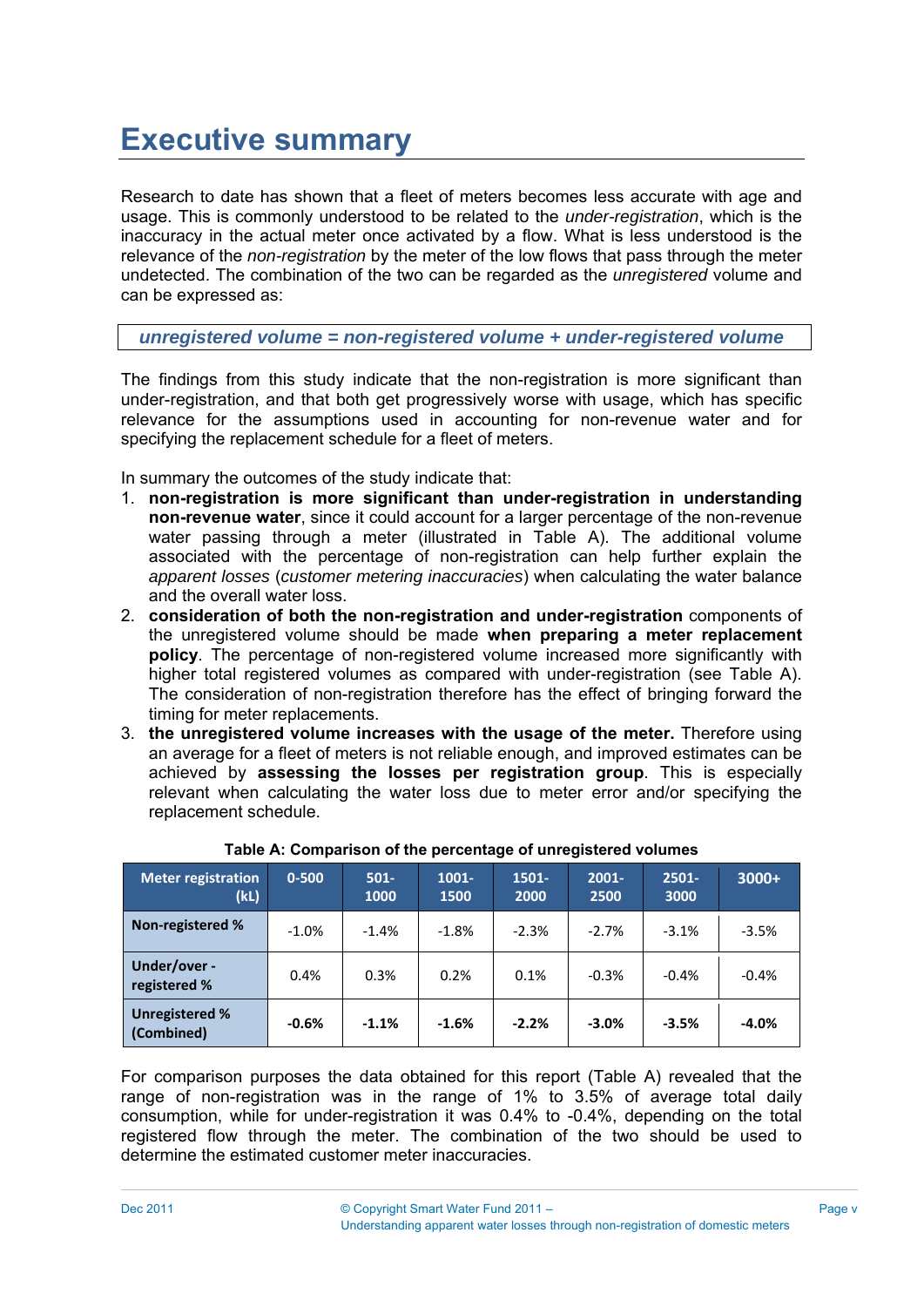The results produced in Table A were been derived through the synthesis of the three separate sets of data, viz.:

1. An Unmeasured-Flow Reducer (UFR) was used to reduce the amount of water that flows undetected below the flow meter measurement threshold by changing the flow regime at low flow rates. The results produced the average percentage error in meter non-registration below 5L/hr shown in Figure A.



**Figure A: Flow rate registration accuracy for a new meter with and without UFR** 

- 2. Data was analysed from a sample of domestic customer flow profiles to determine the proportion of average low flow volumes in a day. The average flow below 5L/hh/day was calculated to be 1.31% of the total average household daily consumption.
- 3. A sample of meters, consisting of new and those with an excess of 3000kL of total registration, were tested to determine their starting registration flow rate. The starting registration was found to be in the order of 2.2 times greater for a meter with a total registration of 3000+kL.

The unregistered volume is made up of both *under-registration* and *non-registration*, as explained previously, and will therefore have implications for both non-revenue water accounting and for setting guidelines and policies for the replacement of domestic meters. The percentages for each registration group will vary for each utility however, based on meter type, network and operating conditions and annual volumes passing through the meter.

The research in this report is based on a limited sample size, range of meters and operating conditions. Further work is needed to undertake to improve the confidence associated with the non-registration percentage losses by undertaking further testing and analysis on a larger sample and range of meters.

In addition, in it important that utilities continue to update the replacement policies and non-revenue water calculations, based on new meter test data undertaken by the utilities, to ensure that more robust and reliable policies are developed.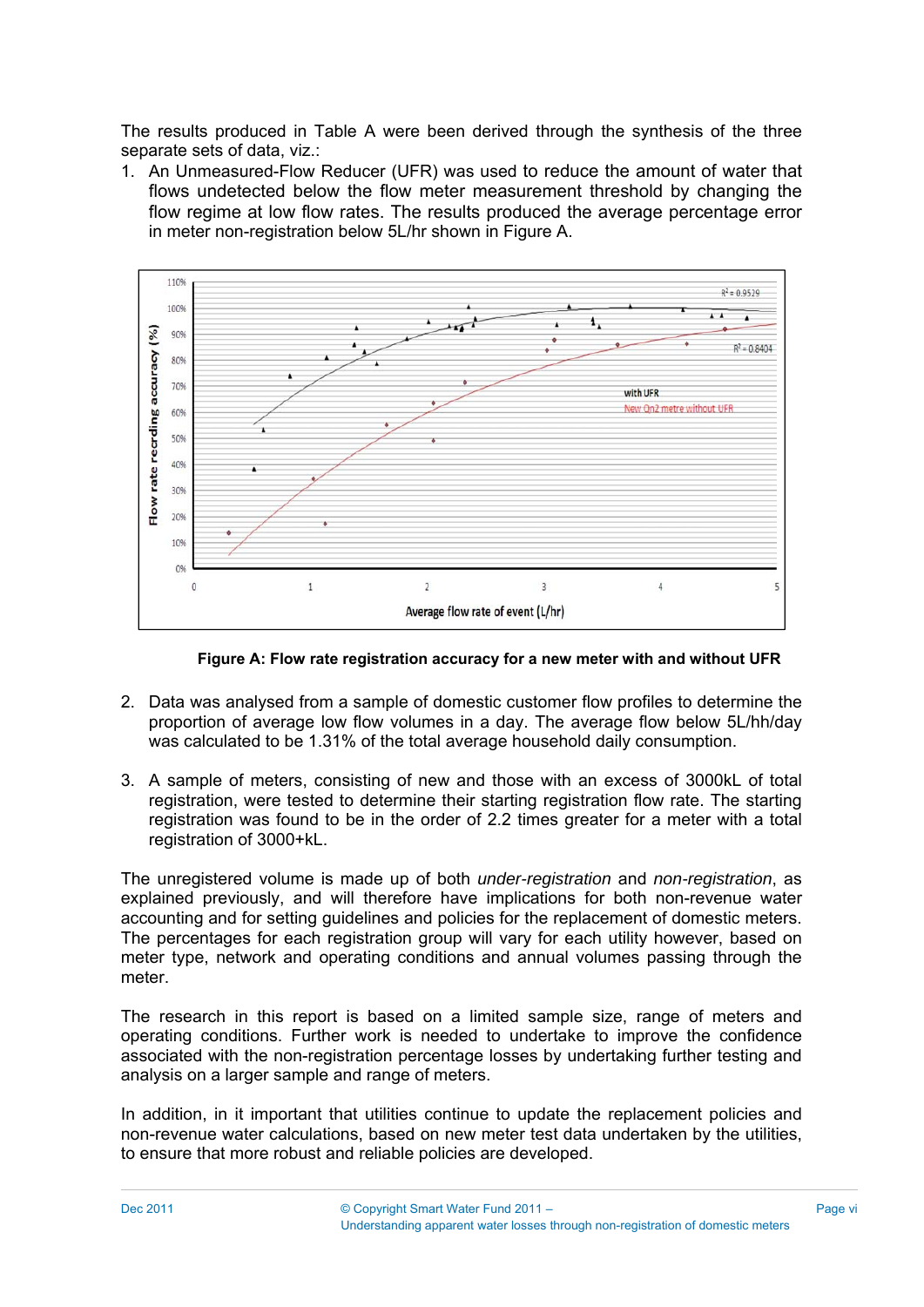## **Table of Contents**

|                | <b>Executive summary</b>                                      | v              |  |  |  |  |
|----------------|---------------------------------------------------------------|----------------|--|--|--|--|
| 1              | <b>Introduction</b>                                           | 1              |  |  |  |  |
| $\mathbf{2}$   | Understanding non-registration of domestic water meters       | $\mathbf{2}$   |  |  |  |  |
| 2.1            | Meter testing at low flows                                    | $\overline{2}$ |  |  |  |  |
| 2.2            | Consumption flow rate profile: prevalence of low flow events  | 3              |  |  |  |  |
| 2.3            | Impact of usage on non-registration                           | 4              |  |  |  |  |
| 2.4            | Calculation of meter non-registration                         | 4              |  |  |  |  |
| 3              | <b>Under-registration of domestic meters</b>                  | 7              |  |  |  |  |
| 4              | <b>Relevance for Non-Revenue Water</b>                        | 8              |  |  |  |  |
| 5              | <b>Relevance for Meter Replacement Policies</b>               | 11             |  |  |  |  |
| 5.1            | Current meter replacement policies                            | 11             |  |  |  |  |
| 5.2            | Relevance of non- and under-registration                      | 11             |  |  |  |  |
| 5.3            | Implication for meter replacement                             | 12             |  |  |  |  |
| 6              | <b>Recommendations</b>                                        | 15             |  |  |  |  |
| 6.1            | Non-revenue water considerations                              | 15             |  |  |  |  |
| 6.2            | Meter replacement guidelines                                  | 15             |  |  |  |  |
| 6.3            | Further research opportunities                                | 15             |  |  |  |  |
| $\overline{7}$ | <b>References</b>                                             | 16             |  |  |  |  |
|                | Appendix 1: South East Water meter policy                     | 17             |  |  |  |  |
|                | Appendix 2: Yarra Valley Water meter policy                   | 19             |  |  |  |  |
|                | Appendix 3: City West Water meter policy                      | 20             |  |  |  |  |
|                | Appendix 4: Calculating unregistered volumes - Sample A       | 21             |  |  |  |  |
|                | Appendix 5: Calculating unregistered volumes - Sample B<br>23 |                |  |  |  |  |

Page vii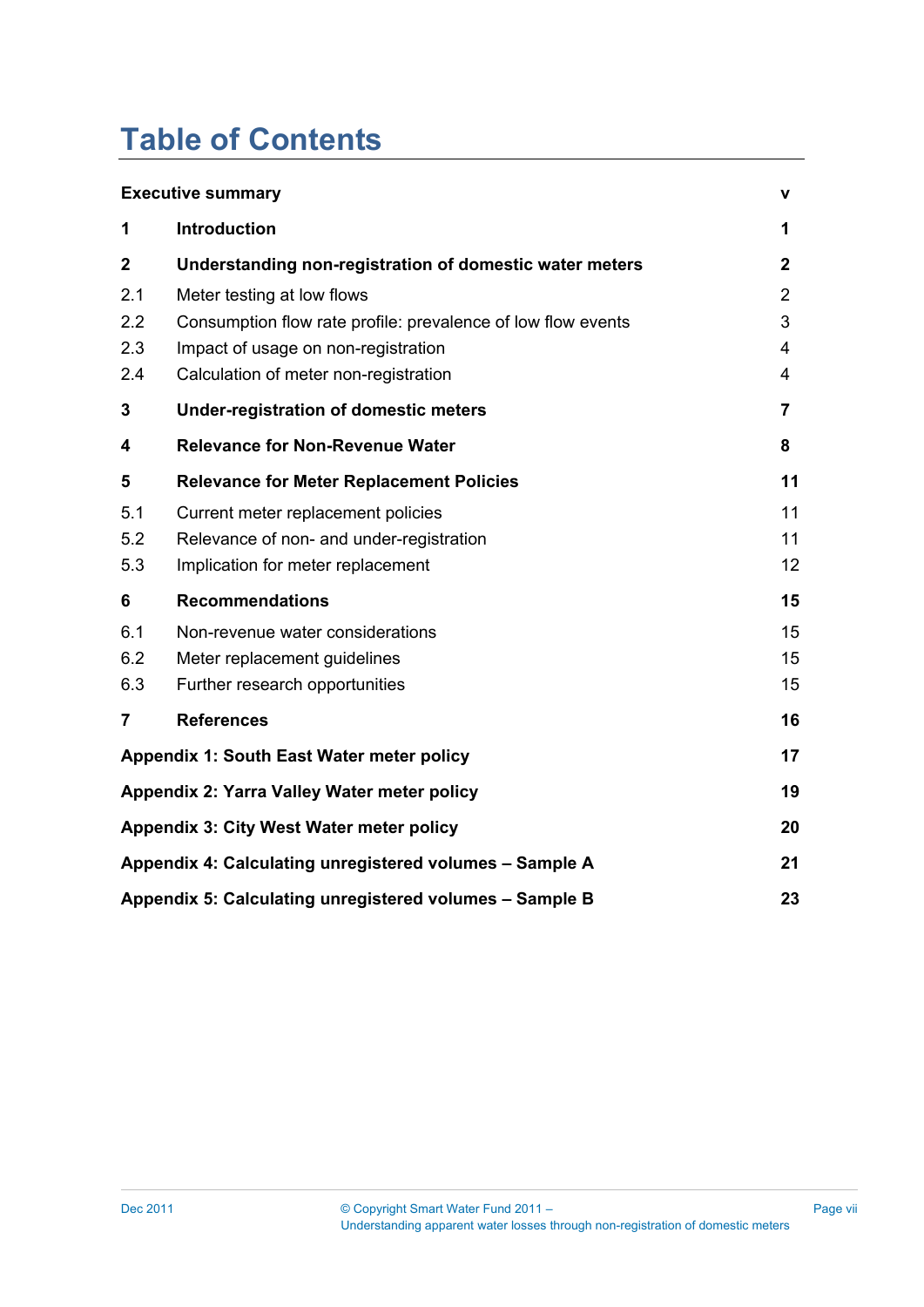### **Table of tables**

| Table 1: Non-registered water for a new Actaris meter based on an average flow of 207    |  |
|------------------------------------------------------------------------------------------|--|
| Table 2: Non-registered water for a used Actaris meter which has registered more than    |  |
| Table 3: Percentage of non-registration associated with each range of total registered   |  |
|                                                                                          |  |
|                                                                                          |  |
| Table 6: Percentage of under-registration associated with each range of total registered |  |
|                                                                                          |  |
|                                                                                          |  |
|                                                                                          |  |
|                                                                                          |  |
|                                                                                          |  |

### **Table of figures**

| Figure 1: Flow rate registration accuracy for new CTS-5 DN20 meter with and without                                                                                  |      |
|----------------------------------------------------------------------------------------------------------------------------------------------------------------------|------|
| Figure 2: Proportion and cumulative proportion of total water consumption (%) in each<br>flow rate category (SEQ and Melbourne region combined sample, $n = 406$ ) 3 |      |
|                                                                                                                                                                      |      |
|                                                                                                                                                                      |      |
|                                                                                                                                                                      |      |
|                                                                                                                                                                      |      |
|                                                                                                                                                                      |      |
|                                                                                                                                                                      |      |
|                                                                                                                                                                      | . 22 |
|                                                                                                                                                                      |      |
|                                                                                                                                                                      |      |
|                                                                                                                                                                      |      |

Page viii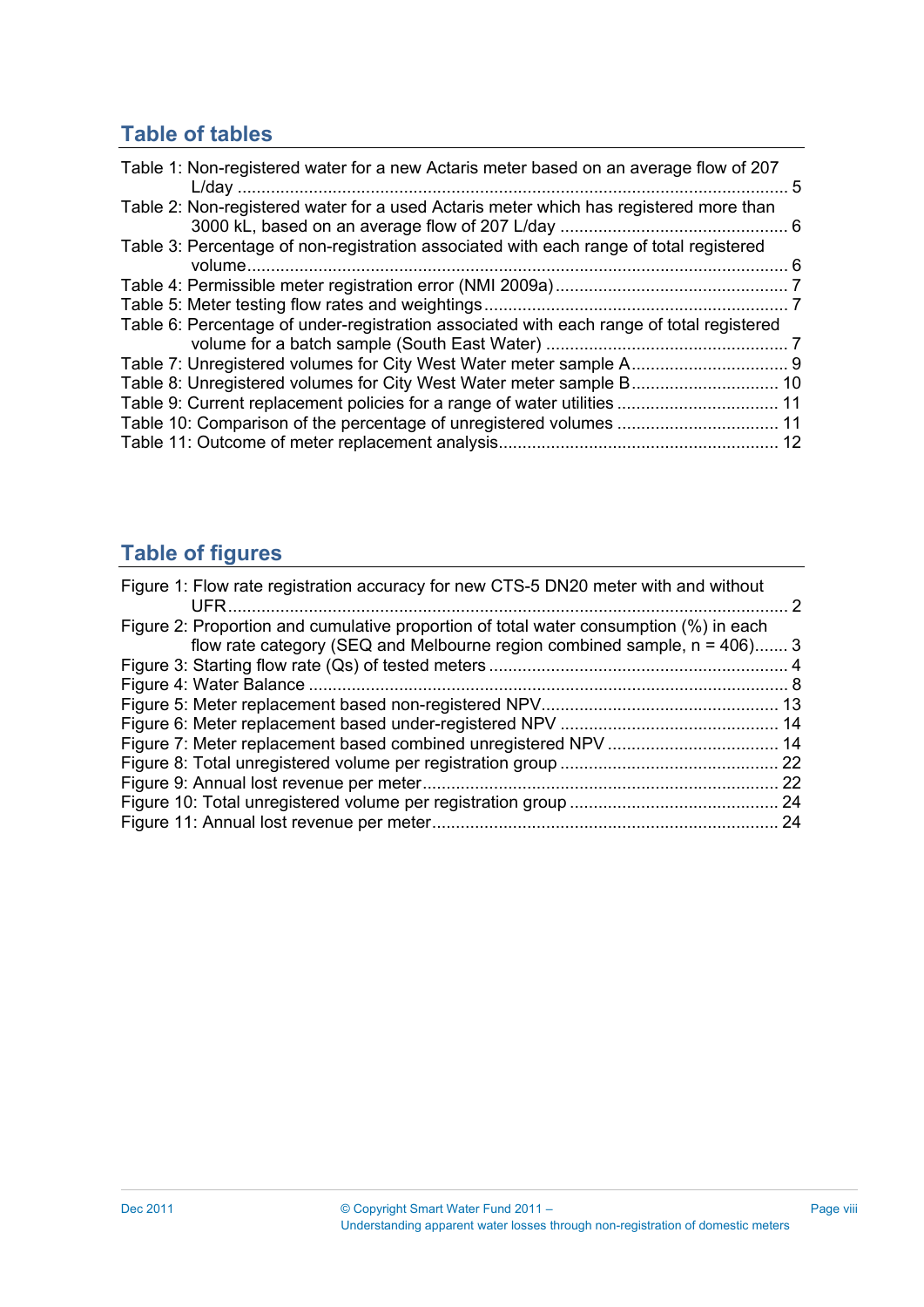

## **1 Introduction**

Most Australian utilities have meter replacement programs, but the criteria for replacement vary from utility to utility. It is argued that different operating conditions and pipe materials, the condition of the network and water quality affect the meters differently. However there is still limited understanding of meter accuracy performance with in-situ age, particularly when considering its starting or minimum registration level (Qs). Theoretically, water with a flow rate less than the Qs flow rate of a meter (between 1-15 L/hr) cannot be measured.

In the past, much work has been done on meter accuracy with utilities testing batches of meters in accordance with the NMI R49-2 (2009b). However, the low flows at which the meters are tested at are usually not low enough to measure the actual minimum registration level for each meter. So traditionally under-registration (or over registration) at the various standard flow rates has been assumed to be the primary indicator of the proportion of non-revenue water due to meter inaccuracy, when considering the water balance. The research reported here, will show that **nonregistration is more significant than under-registration** and should be considered together with under-registration when estimating the non-revenue water and for determining the replacement intervals for a fleet of meters.

Research has also shown that a fleet of water meters can become less accurate with age and usage (i.e. under-registration of flow) and, as will be shown in this report, the non-registration of the meter can also increase with usage, thereby resulting in higher volumes of unaccounted for water (Arregui et al 2005, 2006).

As part of this project, two pieces of work were conducted by the Centre for Infrastructure Engineering and Management (Griffith University) which serve to inform this report, viz.:

- *Experimental study on meter registration accuracy at low flow rates and benefits of UFR implementation* (CIEM 2011a)
- *Determining average volumes of residential water consumption in flow rate interval categories* (CIEM 2011b)

Work on meter testing was undertaken by Wide Bay Water in the initial stages of this project and have been reported on in their reports:

- *Understanding Apparent Water Losses Through Non-Registration of Domestic Water Meters*, (WBW 2009)
- *Understanding Apparent Water Losses Through Non-Registration of Domestic Water Meters, Stage 2 Refining the Predictions from Stage 1* (WBW 2011)

The following sub-sections provide a summary of the CIEM reports, results of the analysis considering the impact of usage on the starting registration flow of meters, and a proposed methodology based on the available research for calculating the non-registration volume of a suite of meters and for scheduling the replacement of a meter based on non- and under-registration calculations.

Page 1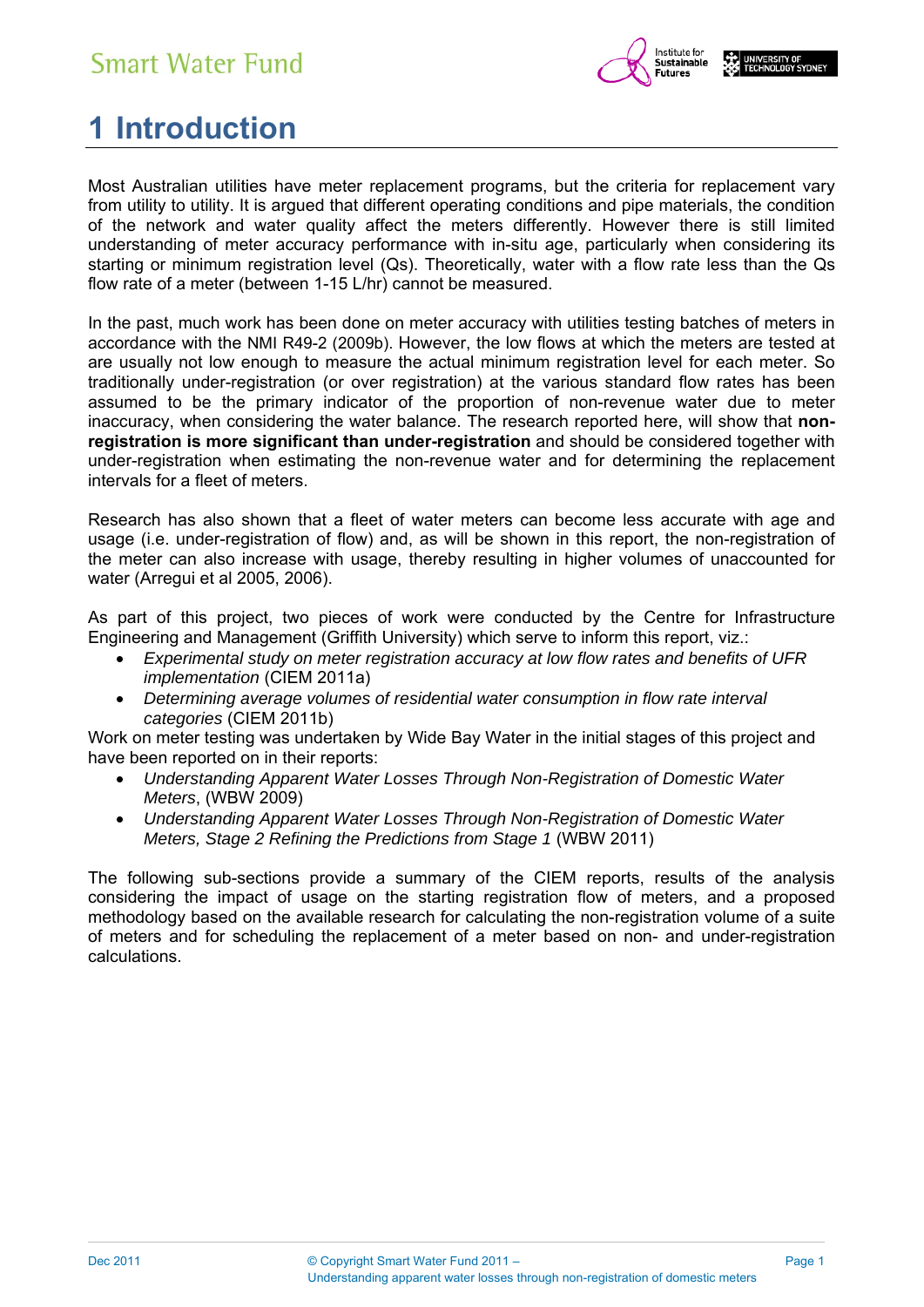

## **2 Understanding non-registration of domestic water meters**

### **2.1 Meter testing at low flows**

In the first study, an Unmeasured-Flow Reducer<sup>1</sup> (UFR) was used to show that non-registration below 5L/hr was apparent (CIEM 2011a). For a standard new Actaris CTS-5 (DN20), the Qs (i.e., minimum flow rate) is specified as 2L/hour (or 0.033 L/min). Theoretically, water with a flow rate less than the Qs flow rate of a meter cannot be measured.



**Figure 1: Flow rate registration accuracy for new CTS-5 DN20 meter with and without UFR** 

A summary of key findings from the study (CIEM 2011a) are detailed below and are shown in column C of Table 1:

- A new Actaris CTS-5 water meter (DN20) has poor water recording accuracy less than 3 L/hr.
- A new Actaris CTS-5 water meter displays accurate measurement after 6 L/hr with or without installation of UFR.
- For flow rates from 0–2 L/hr, there are significant under registration of flows without the UFR, with only 13.87% and 36.24% recorded from flow rates of 0–1 L/hr and 1–2 L/hr, respectively. Whereas, with the UFR, the measured flows have been improved to individually 55.21% and 85.06%, indicating that measurement in these lower flow rate intervals improved with the UFR by 41.35% and 48.82%.
- From 2–3 L/hr, with the UFR, there is almost 95% (i.e., 94.49%) flow recording accuracy, compared to 61.48% without the UFR (i.e. 33.01% more accurate than without UFR);
- From 3–6 L/hr (potentially 2L/hr), the meter with UFR is considered accurate. The UFR contributes to 5.30-10.51% improvements in the measurement recording accuracy of the new Actaris meter.

l

Page 2

 $<sup>1</sup>$  The UFR is designed to reduce the amount of water that flows below the flow meter measurement threshold by</sup> changing the flow regime through the water meter at low flow rates.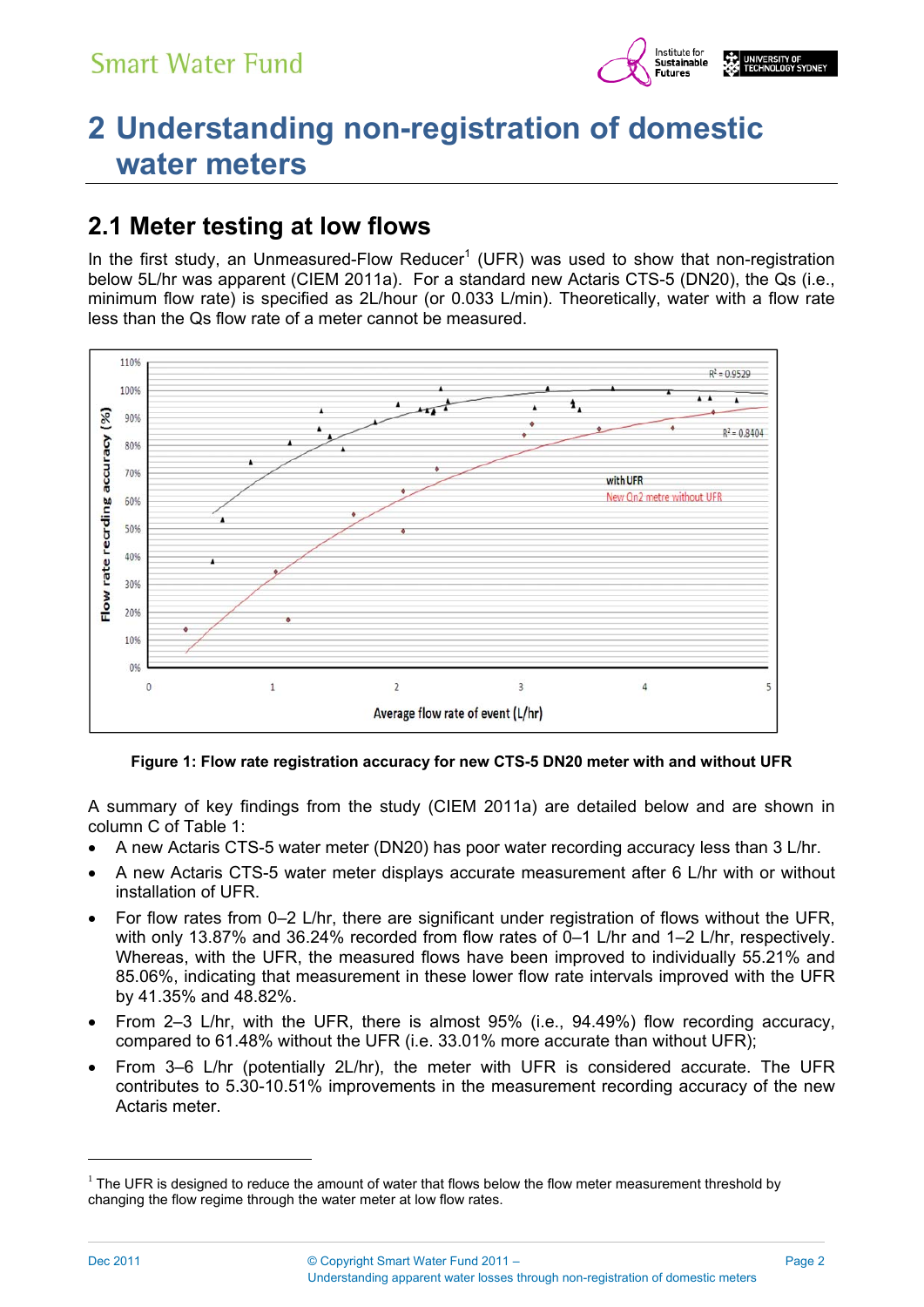

- The reason for some degree of non- or under-registration at these very low flow rate levels when using the UFR could not be established.
- Based on the recorded accuracy with and without UFR, the average accuracy for flows recorded below 5L/hr is 57.3%. This inaccuracy is attributed to non-registration.

This report gave an estimation of the magnitude of non-registration. The next section explores how prevalent low flow rates are, which could give rise to significant non-registered volumes.

### **2.2 Consumption flow rate profile: prevalence of low flow events**

To determine how often low flow events occur in a day, data was analysed from a sample drawn from the South East Queensland and Melbourne regions. The results are summarised as follows (CIEM 2011b):

- The first 11 flow rate categories shown in **Figure 2** (i.e., from ≤ 5 L/hr up to the 91-100 L/hr category) generally showed low flow events. Sources include leaks, internal taps, toilets, dishwashers, and some part of shower and clothes washer events. Data collection does not include volumes of consumption in flow rates less than 2L/hr (i.e. minimum registration of new meter is 2L/hr in specification and potentially higher in practice) (See previous section);
- The middle flow rate range made up the majority of total water use (i.e., from 100L/hr to 1200L/hr), especially the 300-600L/hr interval. Sources include showers, clothes washers, irrigation and external taps; and
- The rest of the range (i.e., from 1200L/hr to over 1800L/hr) can be attributed to showers, clothes washers, irrigation, external taps and uncommon water usage (e.g., service break leaks).



**Figure 2: Proportion and cumulative proportion of total water consumption (%) in each flow rate category (SEQ and Melbourne region combined sample,** *n* **= 406)** 

The first three categories in **Figure 2** are most important for non-registered volumes and the following values are therefore for estimating the volume of non-registered flow recommended in conjunction with the information in Section 2.1:

- **0 ≤ 5 flow rate interval category**: 4.42 L/hh/d or 1.31% of total residential consumption
- **5 ≤ 10 flow rate interval category**: 4.35 L/hh/d or 1.29% of total residential consumption
- **10 ≤ 20 flow rate interval category**: 7.83 L/hh/d or 2.32% of total residential consumption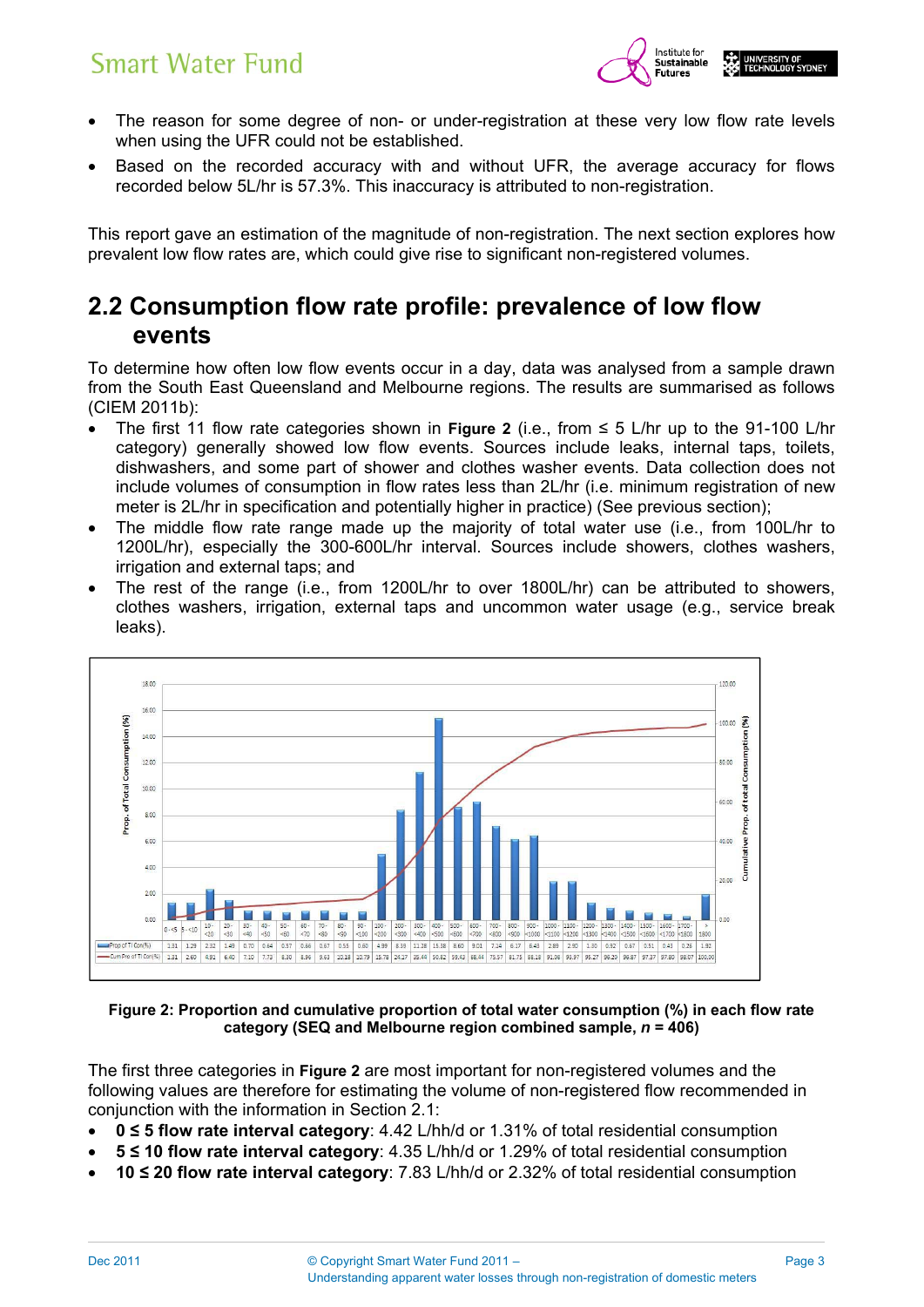

### **2.3 Impact of usage on non-registration**

It is well known that meter aging, or more correctly meter usage, affects meter accuracy (Arregui et al 2005), the older the meter the less accurate. The decreasing accuracy of the meter not only results in under-registration of usage volume but also results in higher non-registration thresholds (as was shown previously). As such any estimation of non-registered water must take account of meter age and type. Very little information about the relationship of non-registration of meters and age is available.

To address this knowledge gap, a sample of 90 meters from across the Melbourne utilities with differing registration volumes were tested to determine their Qs (WBW 2011). The meters were assembled in sets of three meters with similar usage registration. The worst case for each set was recorded, i.e. the flow at which the last meter began to register a flow. The results are illustrated in Figure 3, where it can be seen the older meters (3000+ kL) exhibit a Qs which is more than double the Qs of a newly installed meter. The test results for the ELSTER V100 and the ACTARIS CT5 produced very similar characteristics (the two lines virtually overlap).



**Figure 3: Starting flow rate (Qs) of tested meters** 

As can be seen, the Elster and Actaris meters exhibited the same characteristics under low flows. In order to simplify the analysis in this report, the calculations in the subsequent sections have been based on the results of these two meters.

### **2.4 Calculation of meter non-registration**

This section combines the findings from 2.1, 2.2 and 2.3 to develop an estimate of the potential non-registered volume.

The recording accuracy of the meter in column C of **Table 1** is based on the non-registration determined by using the UFR in Section 1.1. The allocation of average volume per flow rate interval below 5L/hr is not known, therefore a distribution for this range has been estimated based on the practical likelihood and is shown in column A. For the other ranges, the proportion of flow per range has been assumed to be equal. Using a illustrative example based on an average daily volume of 207 litres, the non registered water can be calculated to be 1%, which in this case is 2.067 L/day.

Page 4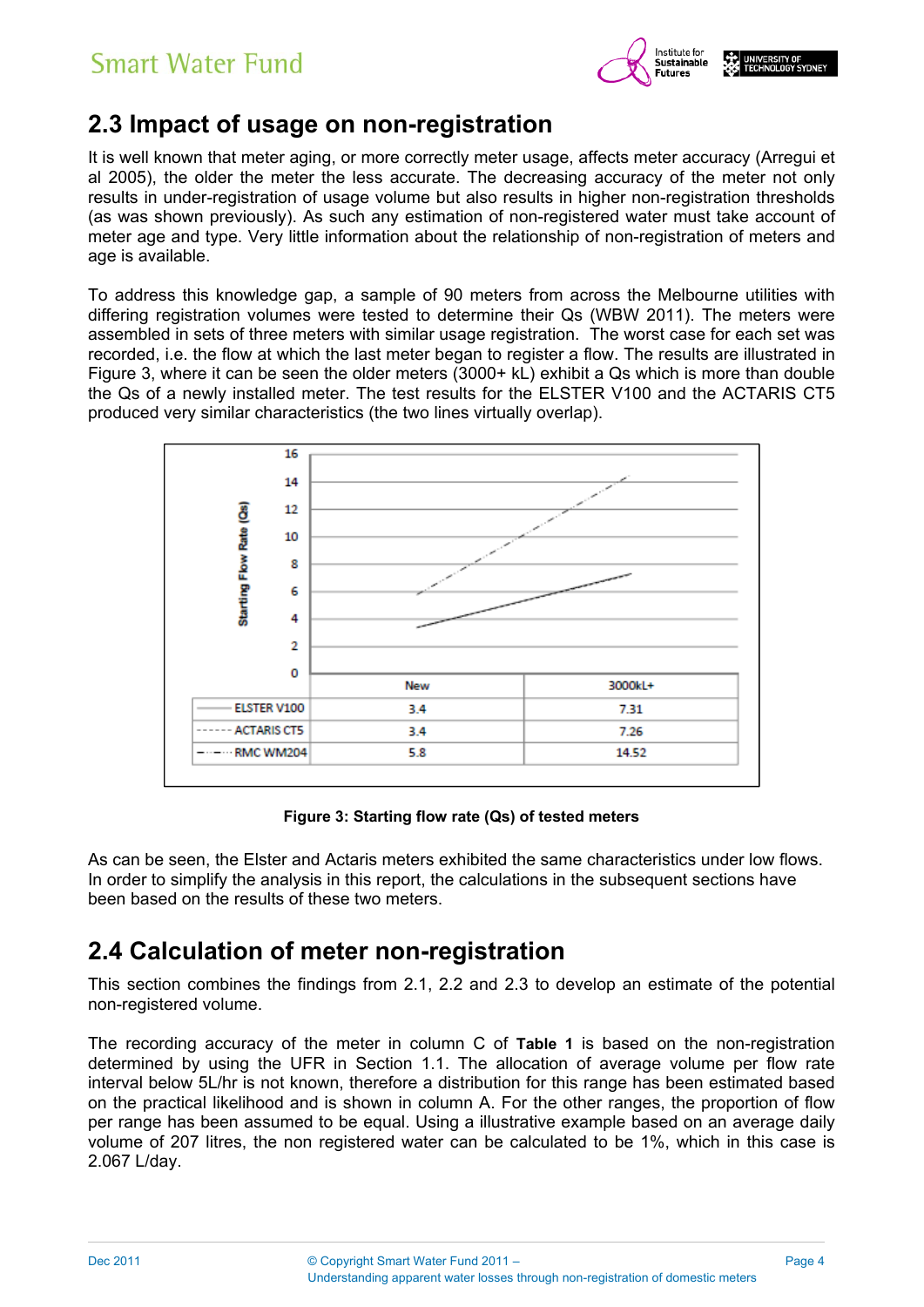

| Flow rate<br>interval<br>(L/hr) | Proportion of<br>volume in<br>category | <b>Measured Volume</b><br>(L/hh/d) | Recording<br>accuracy<br>$(\%)$ | Adjusted<br>volume<br>(L/hh/d) | Non-registered<br>water<br>(L/hh/d) |
|---------------------------------|----------------------------------------|------------------------------------|---------------------------------|--------------------------------|-------------------------------------|
|                                 | Α                                      | B=A*daily volume                   | C                               | $D=B/C$                        | $E=D-B$                             |
| $0$ to $1$                      | 0.05                                   | 0.136                              | 0.15                            | 0.904                          | 0.768                               |
| $1$ to $2$                      | 0.13                                   | 0.339                              | 0.35                            | 0.968                          | 0.630                               |
| $2$ to $3$                      | 0.23                                   | 0.610                              | 0.60                            | 1.017                          | 0.407                               |
| $3$ to $4$                      | 0.30                                   | 0.814                              | 0.85                            | 0.957                          | 0.144                               |
| 4 to 5                          | 0.30                                   | 0.814                              | 0.90                            | 0.904                          | 0.090                               |
| 5 to 6                          | 0.20                                   | 0.534                              | 0.95                            | 0.562                          | 0.028                               |
| 6 to 7                          | 0.20                                   | 0.534                              | 1.00                            | 0.534                          | 0.000                               |
| 7 to 8                          | 0.20                                   | 0.534                              | 1.00                            | 0.534                          | 0.000                               |
| 8 to 9                          | 0.20                                   | 0.534                              | 1.00                            | 0.534                          | 0.000                               |
| 9 to 10                         | 0.20                                   | 0.534                              | 1.00                            | 0.534                          | 0.000                               |
| 10 to 11                        | 0.10                                   | 0.480                              | 1.00                            | 0.480                          | 0.000                               |
| 11 to 12                        | 0.10                                   | 0.480                              | 1.00                            | 0.480                          | 0.000                               |
| 12 to 13                        | 0.10                                   | 0.480                              | 1.00                            | 0.480                          | 0.000                               |
| 13 to 14                        | 0.10                                   | 0.480                              | 1.00                            | 0.480                          | 0.000                               |
| 14 to $15^2$                    | 0.10                                   | 0.480                              | 1.00                            | 0.480                          | 0.000                               |
|                                 |                                        |                                    |                                 |                                | 2.067<br>(1%)                       |

#### **Table 1: Non-registered water for a new Actaris meter based on an average flow of 207 L/day**

Using a similar approach for a well used meter that had registered in excess of 3000 kL, the estimated total non-registered volume is 7.362 L/hh/d, i.e. 3.5% (See **Table 2**). In Section 1.3 of this report, it was shown that a meter registering in excess of 3000 kL, the worst case Qs can be expected to be 7.4 L/hr. Given that for a new meter the worst case for the Qs was 3.4 L/hr and this equated to 85% average non-registration, the same logic was applied to the well used meter. 85% average non-registration for the well used meter was associated with 7.3 L/hr, and similar linear curve was applied back to the flows of less than 1 L/hr to assign the percentage of recording accuracy in column C of **Table 2**.

l

 $2$  Flow rates between 15-20 L/hr have not been included in this table since the finding in Section 2.1 indicate that nonregistration at these flows in negligible.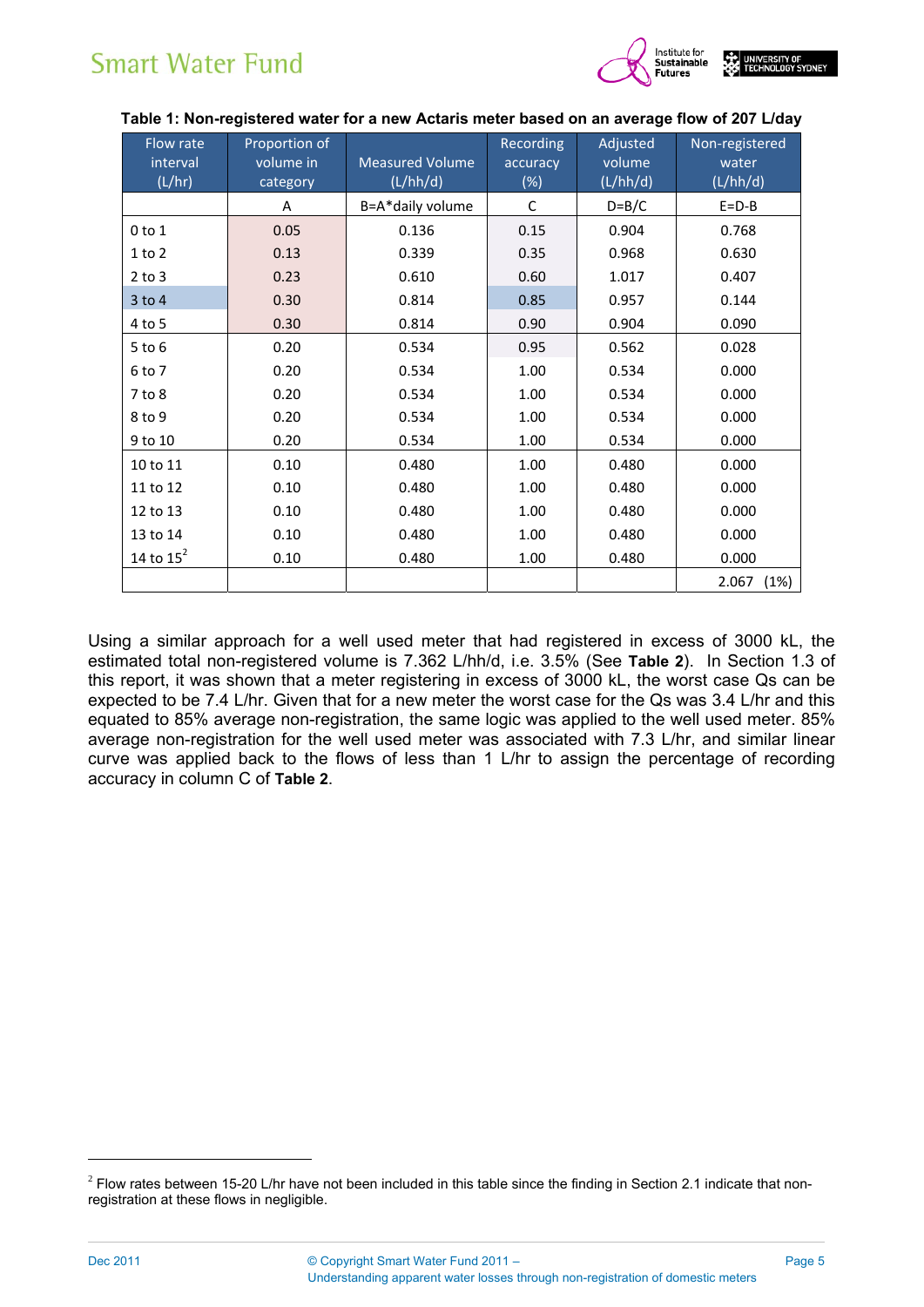

#### **Table 2: Non-registered water for a used Actaris meter which has registered more than 3000 kL, based on an average flow of 207 L/day**

| Flow rate<br>interval<br>(L/hr) | Proportion of<br>volume in<br>category | <b>Measured Volume</b><br>(L/hh/d) | <b>Recording</b><br>accuracy<br>$(\%)$ | Adjusted<br>volume<br>(L/hh/d) | Non-registered<br>water<br>(L/hh/d) |
|---------------------------------|----------------------------------------|------------------------------------|----------------------------------------|--------------------------------|-------------------------------------|
|                                 | A                                      | B=A*daily volume                   | C                                      | $D=B/C$                        | $E = D - B$                         |
| $0$ to $1$                      | 0.05                                   | 0.136                              | 0.08                                   | 1.808                          | 1.672                               |
| $1$ to $2$                      | 0.13                                   | 0.339                              | 0.18                                   | 1.868                          | 1.529                               |
| $2$ to $3$                      | 0.23                                   | 0.610                              | 0.29                                   | 2.083                          | 1.473                               |
| $3$ to $4$                      | 0.30                                   | 0.814                              | 0.40                                   | 2.012                          | 1.199                               |
| 4 to 5                          | 0.30                                   | 0.814                              | 0.52                                   | 1.577                          | 0.764                               |
| $5$ to $6$                      | 0.20                                   | 0.534                              | 0.63                                   | 0.852                          | 0.318                               |
| 6 to 7                          | 0.20                                   | 0.534                              | 0.74                                   | 0.723                          | 0.189                               |
| 7 to 8                          | 0.20                                   | 0.534                              | 0.85                                   | 0.628                          | 0.094                               |
| 8 to 9                          | 0.20                                   | 0.534                              | 0.90                                   | 0.593                          | 0.059                               |
| 9 to 10                         | 0.20                                   | 0.534                              | 0.95                                   | 0.562                          | 0.028                               |
| 10 to 11                        | 0.10                                   | 0.480                              | 1.00                                   | 0.480                          | 0.000                               |
| 11 to 12                        | 0.10                                   | 0.480                              | 1.00                                   | 0.480                          | 0.000                               |
| 12 to 13                        | 0.10                                   | 0.480                              | 1.00                                   | 0.480                          | 0.000                               |
| 13 to 14                        | 0.10                                   | 0.480                              | 1.00                                   | 0.480                          | 0.000                               |
| 14 to 15                        | 0.10                                   | 0.480                              | 1.00                                   | 0.480                          | 0.000                               |
|                                 |                                        |                                    |                                        |                                | 7.362 (3.5%)                        |

Based on the percentage of non-registration for the two ends of the usage spectrum, the percentage of non-registration for the range of registered volumes can be linearly interpolated (this is shown in **Table 3**). These calculations have been based on the Actaris meter testing results.

#### **Table 3: Percentage of non-registration associated with each range of total registered volume**

| Range of total     | 0-500   | $501 -$ | 1001-   | 1501-   | 2001-'  | 2501-   | 3000+ |
|--------------------|---------|---------|---------|---------|---------|---------|-------|
| registration (kL)  |         | 1000    | 1500    | 2000    | 2500    | 3000    |       |
| % non-registration | $-1.0%$ | $-1.4%$ | $-1.8%$ | $-2.3%$ | $-2.7%$ | $-3.1%$ | -3.5% |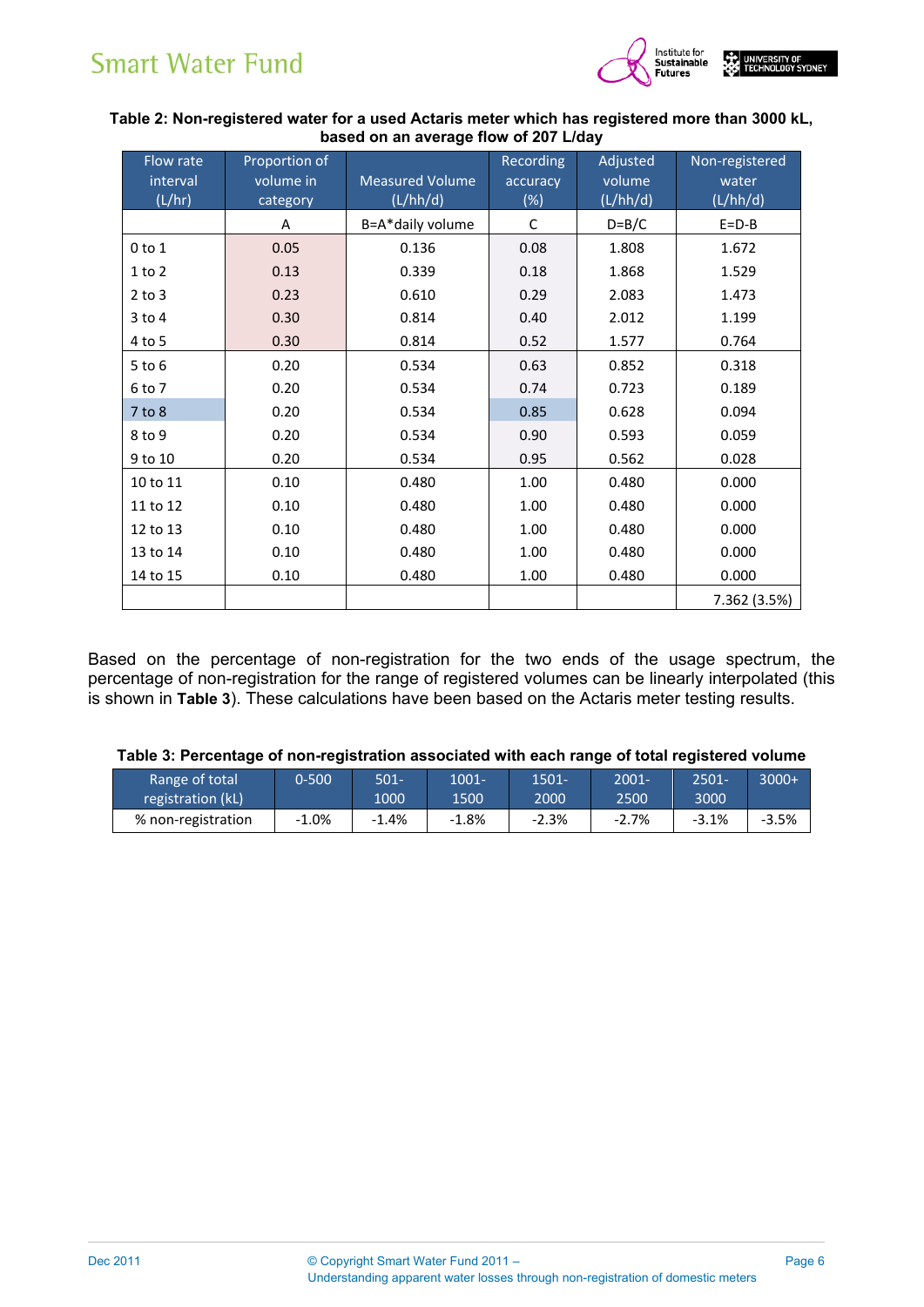

## **3 Under-registration of domestic meters**

All meters have specified ranges of accuracy and must comply with the NMI R 49 specifications for maximum permissible error for domestic flow meters, as shown in **Table 4** (NMI 2009a). The underregistration of a fleet of meters is best established by annual sample testing to take into account the specific network and operating conditions, and the registered usage of the meter.

|         | Permanent flow rate | <b>Flow rate zone</b> | <b>Accuracy</b> |
|---------|---------------------|-----------------------|-----------------|
| Class 1 | $>100$ kL/hr        | Lower zone (<32 L/hr) | ± 3%            |
|         |                     | Upper zone (>32 L/hr) | $±1\%$          |
| Class 2 | $<$ 100 $k$ L/hr    | Lower zone (<32 L/hr) | ±5%             |
|         |                     | Upper zone (>32 L/hr) | $±2\%$          |

#### **Table 4: Permissible meter registration error** (NMI 2009a)

To obtain the average error for a meter across a range of flows, the meters are tested against the flow rates shown in **Table 5**, and the errors weighted according to the flow profile (similar to the one shown in **Figure 2**) of an average domestic consumer.

| <b>Weighting %</b> | <b>Flow Rates L/Hr</b> |
|--------------------|------------------------|
| 27.0%              | 300                    |
| 42.0%              | 600                    |
| 23.0%              | 1200                   |
| 8.0%               | 2400                   |
| 100.0%             |                        |

#### **Table 5: Meter testing flow rates and weightings**

**Table 6** provides the average error in the meter registration for a batch of 60 Actaris 20mm meters, based on the total registration of the meters. As can be observed, the results fall well within the NMI specifications. Also, the error in the registration begins as an over-registration when the meter is relatively new and under-registers when the meter has registered greater than 2000 kL.

#### **Table 6: Percentage of under-registration associated with each range of total registered volume for a batch sample (South East Water)**

| <b>Total meter</b><br>registration (kL) | $0 - 500$ | $501 -$<br>1000 | 1001-<br>1500 | 1501-<br>2000 | $2001 -$<br>2500 | $2501 -$<br>3000 | $3000+$ |
|-----------------------------------------|-----------|-----------------|---------------|---------------|------------------|------------------|---------|
| Under/over -<br>registered %            | 0.4%      | 0.3%            | 0.2%          | 0.1%          | $-0.3%$          | $-0.4%$          | $-0.4%$ |

When compared with the non-registration shown in **Table 3**, it is clearly demonstrated that for the Actaris 20mm flow meter the under-registration is much less, and hence both sources of error should be taken into account when considering the effectiveness of the meter – as is shown in the next two sections.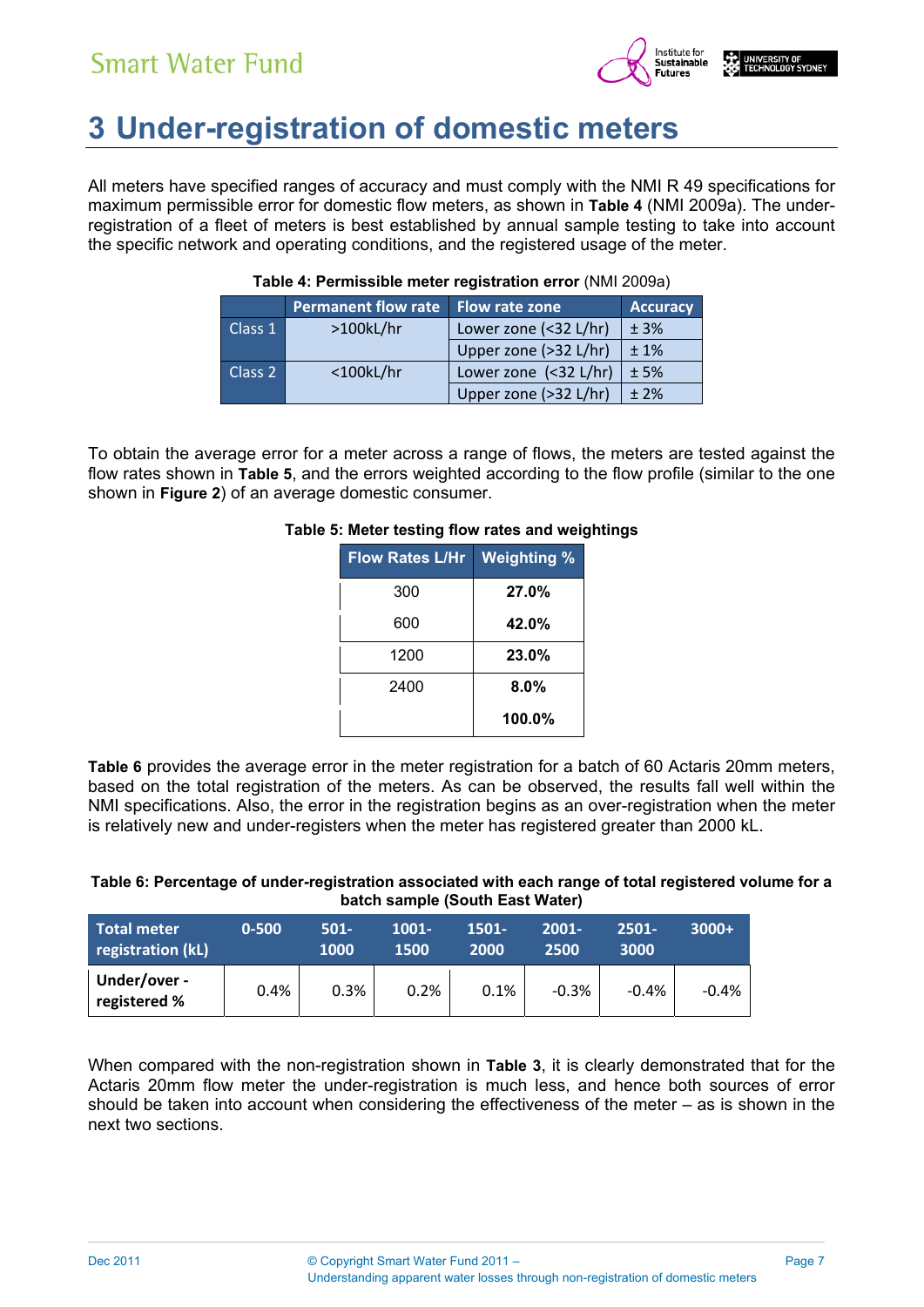

## **4 Relevance for Non-Revenue Water**

Customer metering inaccuracies account for some of the apparent losses when undertaking a water balance of the system. Since this value cannot be precisely measured or determined, WSAA has provided a default value for the purposes of preparing the water balance.

|                           |                        | <b>Billed authorised</b>                    | <b>Billed Metered Consumption</b>                          | Revenue                |
|---------------------------|------------------------|---------------------------------------------|------------------------------------------------------------|------------------------|
|                           | Authorised             | Consumption                                 | Billed unmetered consumption                               | water                  |
|                           | Consumption            | Unbilled                                    | Unbilled metered Consumption                               |                        |
|                           |                        | Authorised<br>Consumption                   | <b>Unbilled Unmetered</b><br>Consumption                   |                        |
| System<br>Input<br>Volume | Water<br><b>Losses</b> |                                             | Unauthorised consumption                                   |                        |
|                           |                        | <b>Apparent Losses</b>                      | <b>Customer metering</b><br><b>inaccuracies</b>            | Non-<br><b>Revenue</b> |
|                           |                        |                                             | Leakage on Transmission and<br>distribution mains          | Water<br>(NRW)         |
|                           |                        | <b>Current Annual</b><br><b>Real Losses</b> | Leakage and overflows at<br>storage Tanks                  |                        |
|                           |                        | (CARL)                                      | Leakage on service<br>connections, up to customer<br>meter |                        |

#### **Figure 4: Water Balance**

The WSAA (2010) default value for average non-revenue water based on an *under-registration* of residential meters is 2.0% of recorded residential metered volume. In earlier versions of the WSAA Handbook (2006), the default value for residential meters was 1.5% for under-registration, with an additional 0.5% being added to the residential meter error to account for meter non-registration. This change results in a simplification of the sources of meter error and loses the focus on nonregistration as key source of non-revenue water, as is demonstrated in this report. The unregistered consumption should be expressed as:

#### *unregistered volume = non-registered volume + under-registered volume*

Based on the data obtained for this report, the range of non-registration is in the range of 1% - 3.5% of average total daily consumption, and 0.4 to -0.4 for under-registration, depending on the total registered flow through the meter. The combination of the two should be used to determine the estimated customer meter inaccuracies, as is illustrated in **Table 7**.

Based on a random sample of 71 100 meters from City West Water (Sample A)<sup>3</sup>, the average nonregistration was calculated to be 1.50% for the range of total meter registrations, which equates to an average annual financial loss of \$4.39 per flow meter (based on an average price of \$1.77/kL). Whereas, the average under-registration for the same batch of meters was calculated to be a net gain of 0.25%, with a corresponding annual financial gain of \$0.73per meter. The non-registration loss in this example is six times the magnitude of the under/over-registration volume. The average for the batch will vary depending on the number of meters that fall in the low registration rage

l

 $3$  The data for this example is provided in more detail in Appendix 4 of this report.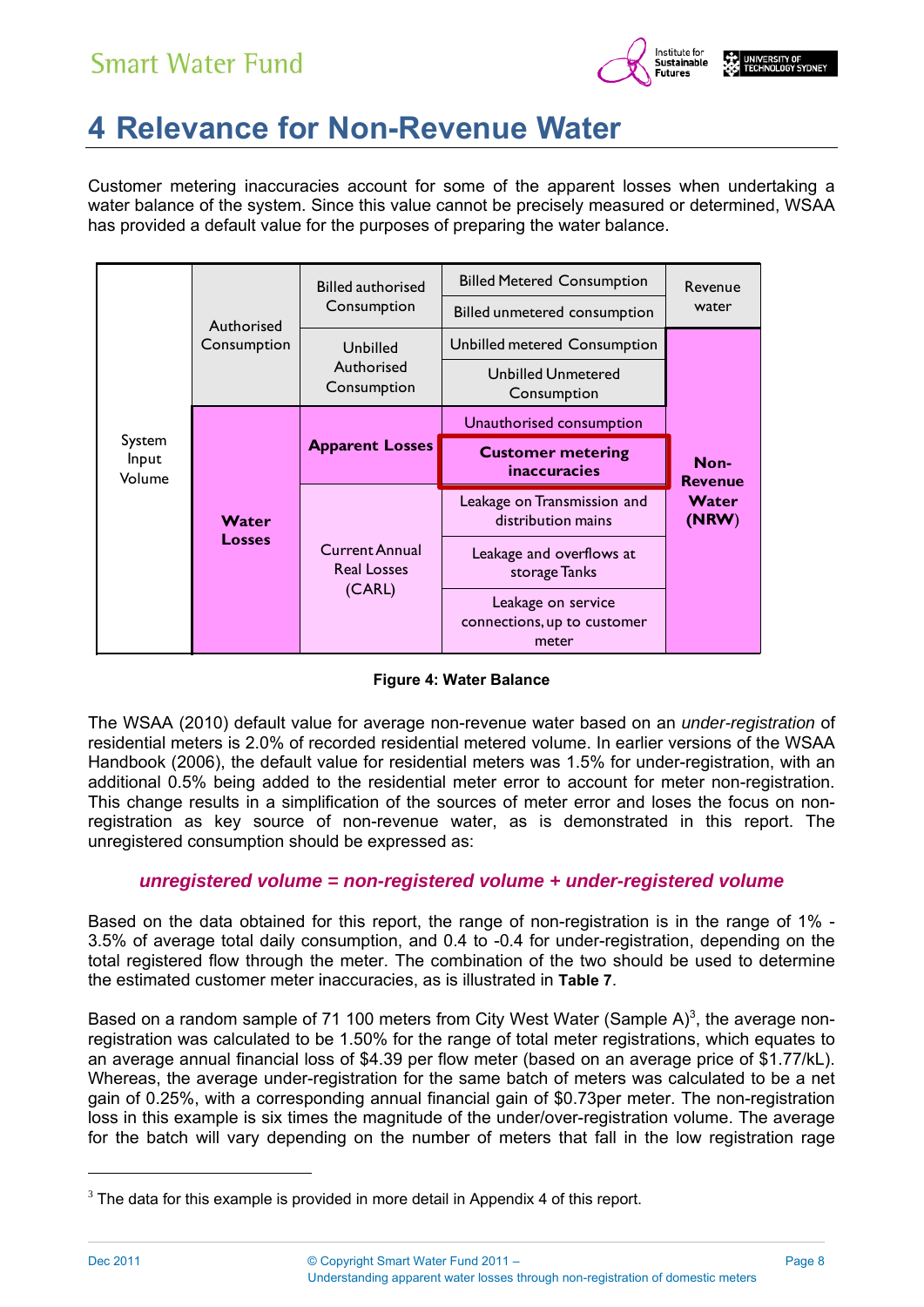

versus those that fall in the high registration group. The higher the registration, the higher the nonand under-registration will be. In this example, two thirds of the meters fall in the <500kL group, which accounts for the relatively low average meter error.

| <b>Meter registration</b><br>(kL)                    | $0 - 500$ | 501-1000 | 1001-<br>1500 | 1501-2000 | 2001-<br>2500 | 2501-<br>3000 | 3000+    | Average<br>for Total |                      |
|------------------------------------------------------|-----------|----------|---------------|-----------|---------------|---------------|----------|----------------------|----------------------|
| Non-registered:                                      |           |          |               |           |               |               |          |                      |                      |
| % of non-registered/<br>measured volume              | $-1.0%$   | $-1.4%$  | $-1.8%$       | $-2.3%$   | $-2.7%$       | $-3.1%$       | $-3.5%$  | $-1.50%$             |                      |
| Average non-registered<br>volume per meter           | $-1.4$    | $-2.5$   | $-3.4$        | $-5.0$    | $-6.4$        | $-7.7$        | $-12.1$  | $-2.5$               | KL/year              |
| Average lost revenue per<br>meter per year           | $-2.54$   | $-4.50$  | $-5.97$       | $-8.88$   | $-11.26$      | $-13.68$      | $-21.46$ | $-4.39$              | \$ per flow<br>meter |
| Under-registered:                                    |           |          |               |           |               |               |          |                      |                      |
| % of under-registered/<br>measured volume            | 0.40%     | 0.30%    | 0.20%         | 0.10%     | $-0.30%$      | $-0.40%$      | $-0.40%$ | 0.25%                |                      |
| Average under-registered<br>volume per meter         | 0.6       | 0.5      | 0.4           | 0.2       | $-0.7$        | $-1.0$        | $-1.4$   | 0.4                  | KL/year              |
| Average lost revenue per<br>meter per year           | 1.02      | 0.95     | 0.65          | 0.39      | $-1.25$       | $-1.76$       | $-2.43$  | 0.73                 | \$ per flow<br>meter |
| <b>Combined unregistered:</b>                        |           |          |               |           |               |               |          |                      |                      |
| % of combined<br>unregistered volume                 | $-0.60%$  | $-1.12%$ | $-1.65%$      | $-2.17%$  | $-2.99%$      | $-3.52%$      | $-3.94%$ | $-1.25%$             |                      |
| Average combined<br>unregistered volume per<br>meter | $-0.9$    | $-2.0$   | $-3.0$        | $-4.8$    | $-7.1$        | $-8.7$        | $-13.5$  | $-2.1$               | kL/year              |
| Average lost revenue per<br>meter per year           | $-1.53$   | $-3.55$  | $-5.33$       | $-8.49$   | $-12.51$      | $-15.44$      | $-23.89$ | $-3.66$              | \$ per flow<br>meter |

#### **Table 7: Unregistered volumes for City West Water meter sample A**

When considering another random sample of 49360 meters from City West Water (Sample B)<sup>4</sup>, the average non-registration was found to be 3.23% for the range of total meter registrations, which equates to an average annual financial loss of \$7.41 per flow meter (based on an average price of \$1.77/kL). Whereas, the average under-registration for the same batch of meters was calculated to be 0.33%, with a corresponding annual financial loss of \$0.75per meter. The non-registration loss in this example is ten times the magnitude of the under/over-registration volume.

The key reason for the higher unregistered volume is that more than 50% of the meters fall in the >3000+ kL group, which have higher inaccuracies.

l

 $4$  The data for this example is provided in more detail in Appendix 5 of this report.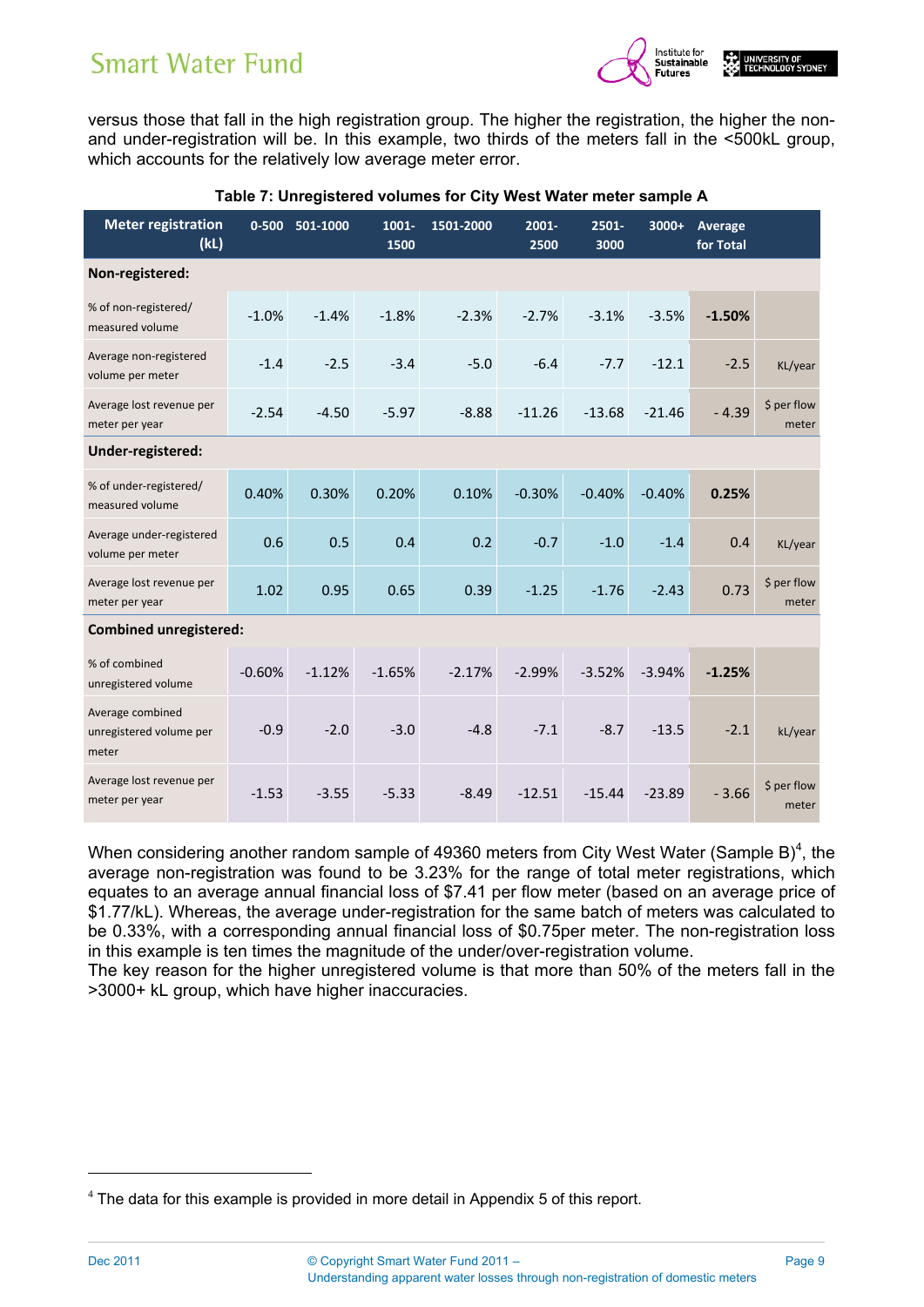

| <b>Meter registration</b><br>(kL)                    |          | 0-500 501-1000 | 1001-<br>1500 | 1501-2000 | $2001 -$<br>2500 | $2501 -$<br>3000 | $3000+$  | Average<br>for Total |                      |
|------------------------------------------------------|----------|----------------|---------------|-----------|------------------|------------------|----------|----------------------|----------------------|
| Non-registered:                                      |          |                |               |           |                  |                  |          |                      |                      |
| % of non-registered/<br>measured volume              | $-1.0%$  | $-1.4%$        | $-1.8%$       | $-2.3%$   | $-2.7%$          | $-3.1%$          | $-3.5%$  | $-3.23%$             |                      |
| Average non-registered<br>volume per meter           | $-0.8$   | $-0.8$         | $-1.3$        | $-2.0$    | $-2.8$           | $-3.7$           | $-5.5$   | $-4.2$               | KL/year              |
| Average lost revenue per<br>meter per year           | $-1.47$  | $-1.36$        | $-2.33$       | $-3.51$   | $-4.88$          | $-6.47$          | $-9.81$  | $-57.41$             | \$ per flow<br>meter |
| Under-registered:                                    |          |                |               |           |                  |                  |          |                      |                      |
| % of under-registered/<br>measured volume            | 0.40%    | 0.30%          | 0.20%         | 0.10%     | $-0.30%$         | $-0.40%$         | $-0.40%$ | $-0.33%$             |                      |
| Average under-registered<br>volume per meter         | 0.3      | 0.2            | 0.1           | 0.1       | $-0.3$           | $-0.5$           | $-0.6$   | $-0.4$               | KL/year              |
| Average lost revenue per<br>meter per year           | 0.59     | 0.29           | 0.25          | 0.15      | $-0.54$          | $-0.83$          | $-1.11$  | $-50.75$             | \$ per flow<br>meter |
| <b>Combined unregistered:</b>                        |          |                |               |           |                  |                  |          |                      |                      |
| % of combined<br>unregistered volume                 | $-0.60%$ | $-1.12%$       | $-1.65%$      | $-2.17%$  | $-2.99%$         | $-3.52%$         | $-3.94%$ | $-3.56%$             |                      |
| Average combined<br>unregistered volume per<br>meter | $-0.5$   | $-0.6$         | $-1.2$        | $-1.9$    | $-3.1$           | $-4.1$           | $-6.2$   | $-4.6$               | kL/year              |
| Average lost revenue per<br>meter per year           | $-0.88$  | $-1.08$        | $-2.08$       | $-3.36$   | $-5.42$          | $-7.30$          | $-10.92$ | $-58.16$             | \$ per flow<br>meter |

#### **Table 8: Unregistered volumes for City West Water meter sample B**

The research presented in this report therefore suggests that:

- 4. **non-registration is more significant than under-registration in understanding nonrevenue water**, i.e. it could account for a larger percentage of the non-revenue water passing through a meter. The additional volume associated with the percentage of non-registration can help further explain the *apparent losses* (*customer metering inaccuracies*) when calculating the water balance and the overall water loss. By increasing the contribution of *apparent losses*, the proportion of *real losses* will decrease, which will have the effect of reducing the percentage of leakage that requires detection and therefore will reduce the associated costs.
- **5.** The **total unregistered volume is significant when estimating apparent losses** for a meter, and the fleet of meters should therefore be disaggregated into the registration groups when calculating the water loss due to meter error.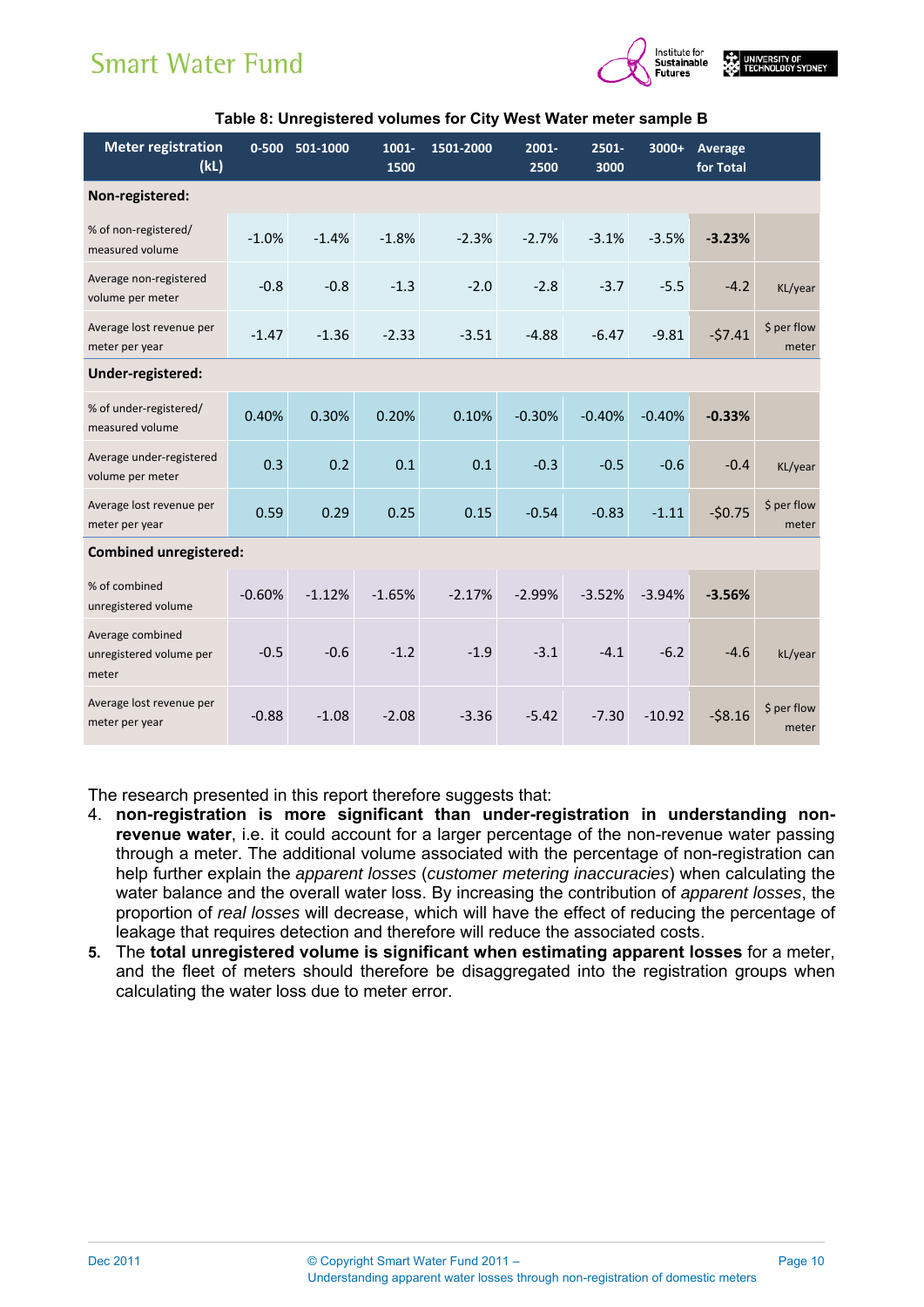

## **5 Relevance for Meter Replacement Policies**

### **5.1 Current meter replacement policies**

NMI R 49 specifies the maximum permissible error for domestic flow meters and recommends that tested meters that fall outside of this range should be replaced, as shown in **Table 4** (NMI 2009a).

There is a wide range of replacement policies within the water industry, which use a combination of the age and the total registration of the meter (See **Table 9**). The policies and practices, provided by the three Melbourne based utilities are shown in the Appendices.

| <b>Utility</b>                            | Age of meter (years) | <b>Registration (kL)</b> |
|-------------------------------------------|----------------------|--------------------------|
| <b>City West Water</b>                    | 10                   | <i><b>4200</b></i>       |
| <b>South East Water</b>                   | 10                   | Depends on type of meter |
| <b>Yarra Valley Water</b>                 |                      | 3685                     |
| Other utilities for comparative purposes: |                      |                          |
| GWM Water (Vic)                           | 8                    | 4000                     |
| Hunter Water (NSW)                        | 15                   | 3600                     |
| NT Power Water (NT)                       | 10                   | 7000                     |
| Wannon Water (Vic)                        | 14                   | 3500                     |

#### **Table 9: Current replacement policies for a range of water utilities**

### **5.2 Relevance of non- and under-registration**

The unregistered volume is made up of both *under-registration* and *non-registration*, as explained previously, and therefore both should be considered when determining the optimum replacement interval of a suite of meters.

As can be seen in **Table 10**, the average non-registration increases threefold from 1% to 3.5% with the usage of the meter from being new to having recorded over 3000 kL of flow respectively. The range for average under-registration falls within a range between -0.5% and +0.5%<sup>5</sup> and changes on average from being positive when relative new to being negative for higher registration volumes. Australian pattern approvals permit new meters to over-register (provided they are within the specified upper and lower limits shown in **Table 4**) and this now occurs with popular types of new positive displacement meters.

When combined, the over-registration for the new meter offsets the non-registered volume, whereas for older meters, the two combine to produce a higher unregistered volume. This brings into question the focus on under-registration as the indicator for poor performance of the meter and potential loss of revenue, whereas in this study non-registration has been illustrated to be more significant and becomes progressively worse with usage.

#### **Table 10: Comparison of the percentage of unregistered volumes**

l

 $5$  These results are based on a batch of 60 meters that were test by SEW.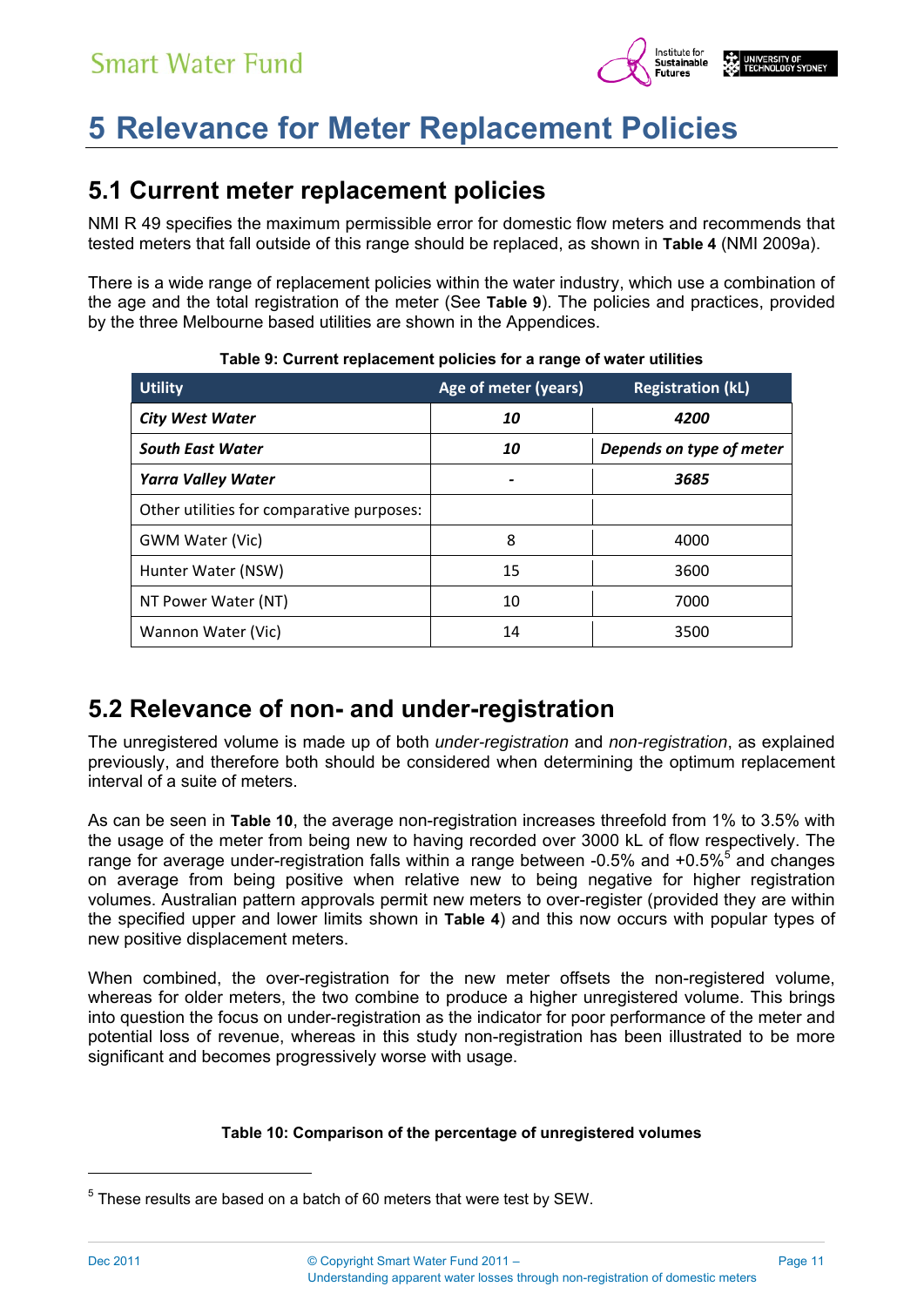

| <b>Meter</b><br>registration (kL)   | $0 - 500$ | $501 -$<br>1000 | 1001-<br>1500 | 1501-<br>2000 | $2001 -$<br>2500 | $2501 -$<br>3000 | $3000+$  |
|-------------------------------------|-----------|-----------------|---------------|---------------|------------------|------------------|----------|
| Non-registered %                    | $-1.0\%$  | $-1.4%$         | $-1.8%$       | $-2.3%$       | $-2.7%$          | $-3.1%$          | $-3.5%$  |
| Under/over -<br>registered %        | 0.4%      | 0.3%            | 0.2%          | 0.1%          | $-0.3%$          | $-0.4%$          | $-0.4\%$ |
| <b>Unregistered %</b><br>(Combined) | $-0.6%$   | $-1.1%$         | $-1.6%$       | $-2.2%$       | $-3.0%$          | $-3.5%$          | $-4.0%$  |

### **5.3 Implication for meter replacement**

As has been illustrated in the previous section, it would be prudent to base the time for the replacement of a meter on the combined percentage of under-registration and non-registration. To determine the cost effective time to replace the meters under the three percentages provided in **Table 10**, an excel spreadsheet was used. The optimum timing for replacing domestic meters was calculated using net present value (NPV) for a range of annual consumption volumes. The analysis was based on:

- a meter replacement costs of \$100.
- a discount rate of 7%, and
- a rising block tariff structure of the following:
	- <440 L/day (<161 kL/yr) = 1.77\$/kL <880 L/day (<321 kL/yr) = 2.10\$/kL >880 L/day (>321 kL/yr) = 3.10\$/kL

For the consumption greater than 3000 kL, the annual increase in percentage error was continued at the same annual rate used to reach the 3000+ kL. For example, an annual consumption 250kL would take 12 years to reach 3000kL, therefore the annual increase in percentage error for the combined losses would be calculated as (-4.0 less -0.6)/(12-1) = -0.31%/year (assuming a linear relationship).

| kL/year |                  | Year for meter exchange based on NPV |                 |
|---------|------------------|--------------------------------------|-----------------|
|         | Non-registration | <b>Under-registration</b>            | <b>Combined</b> |
| 150     | n                |                                      | U               |
| 200     | n                | O                                    | 0               |
| 250     | 0                | O                                    | 11              |
| 300     | 11               | O                                    | 10              |
| 350     | 10               | n                                    | 10              |
| 400     | 10               | O                                    | 9               |
| 450     | 9                | 11                                   | q               |
| 500     | q                | 11                                   | ٩               |

#### **Table 11: Outcome of meter replacement analysis**

The results indicate that for these sets of values, it is not cost effective to replace domestic meters before they reach 250kL/year. For this volume of consumption, the economically optimum time to replace the meter would be in year 11. This is based on the combined effect of the non- and underregistered volume. As can be seen in **Table 11** and following graphs, the two types of unregistered volume on their own however, indicate that a better NPV is achieved by not replacing the meter.

Page 12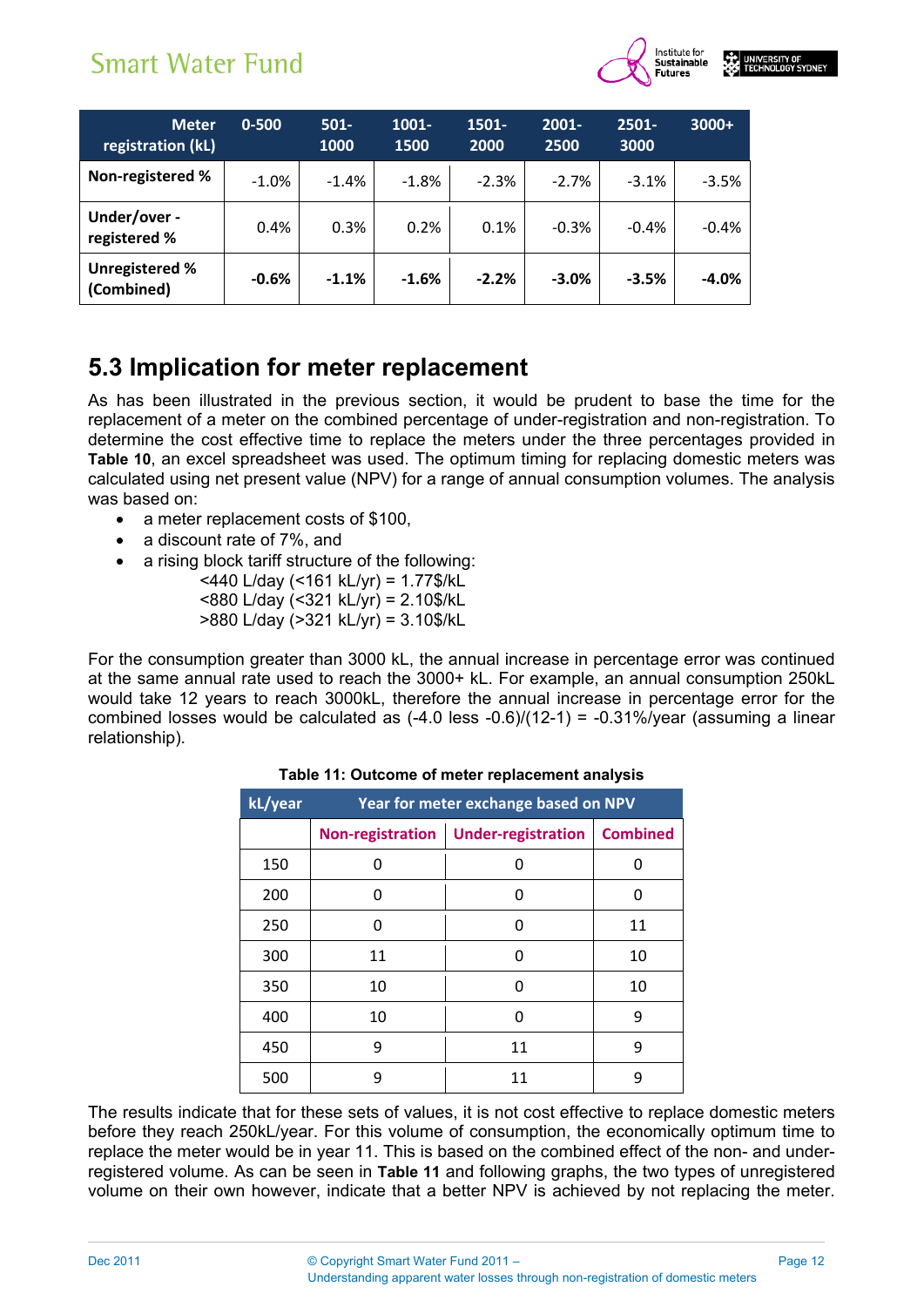

For consumption volumes between 300 kL/year and 400 kL/year, the losses resulting from nonregistration are high enough to warrant the meter to be replaced, whereas basing the replacement solely on under-registration would indicate that the meters do not need replacing, since it would cost the utility more to replace the meter than the value of the lost revenue through underregistration.

The inclusion of non-registration in the consideration for meter replacement has the effect of bringing forward the replacement date based on registered volume. Depending on the meter replacement cost, batch meter test results and the price of water for a specific water utility, slightly varying results will be obtained. By continually updating the replacement policy based on new meter test data, a more accurate replacement policy can be developed based on the optimum NPV of the lost revenue.



**Figure 5: Meter replacement based non-registered NPV**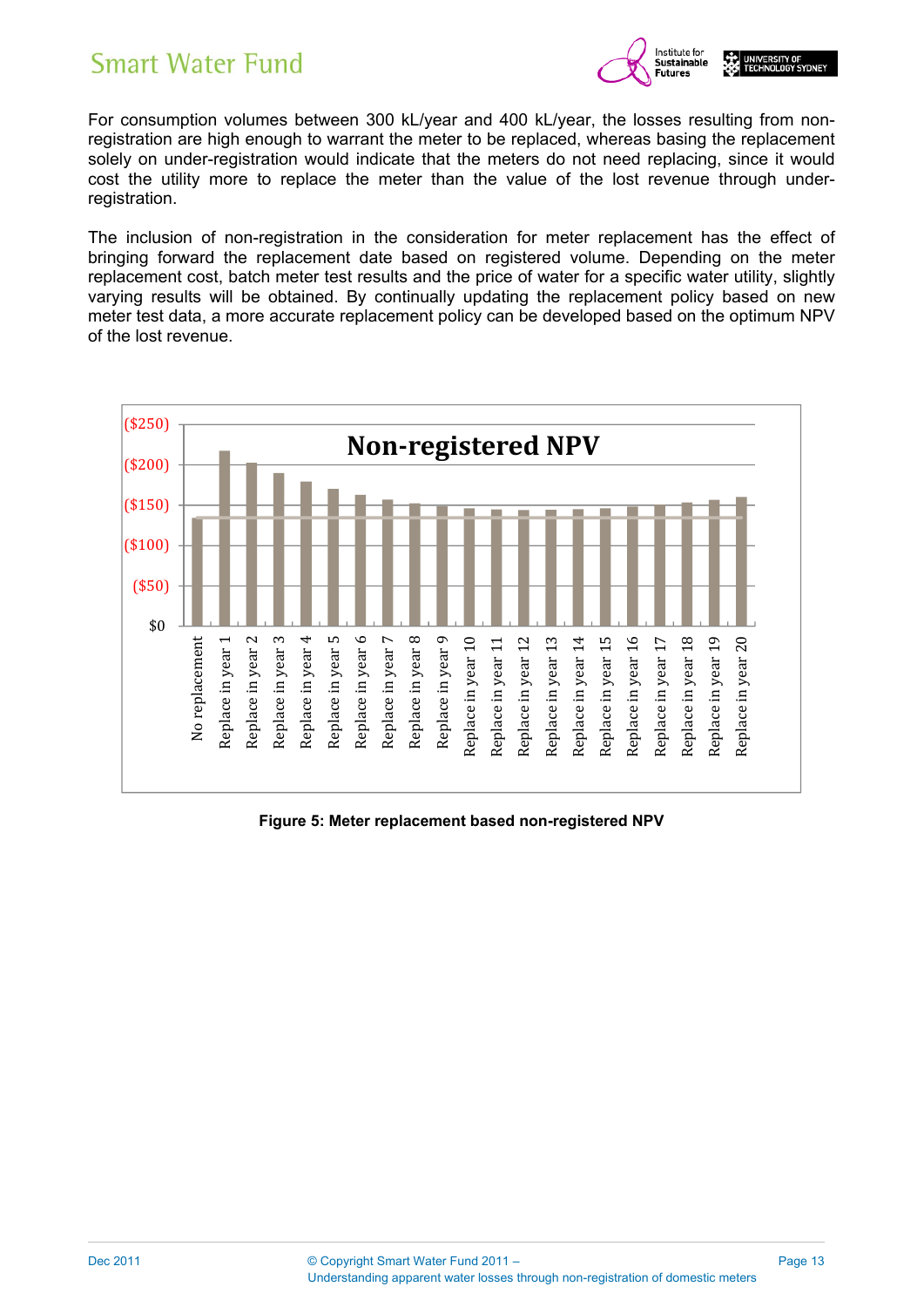

Institute for<br>**Sustainable**<br>Futures

**THE UNIVERSITY OF** 

**Figure 6: Meter replacement based under-registered NPV** 



**Figure 7: Meter replacement based combined unregistered NPV**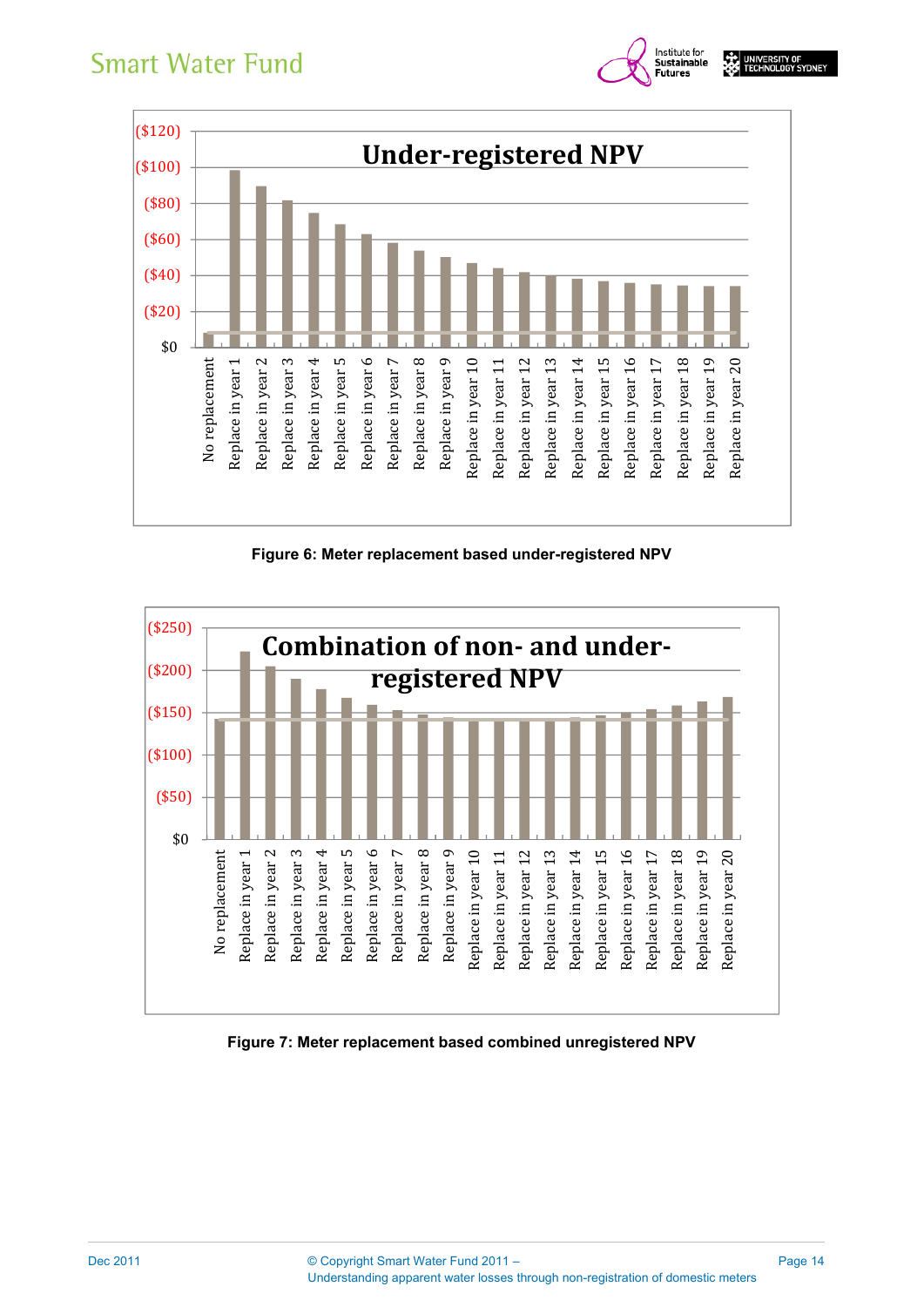

## **6 Recommendations**

When considering unregistered metered volumes for domestic meters, it is recommended that both forms discussed in this report be considered together, viz.:

#### *unregistered volume = non-registered volume + under-registered volume*

This will have implications for both non-revenue water accounting and for setting guidelines and policies for the replacement of domestic meters. The percentages for each registration group will vary for each utility based on meter type, network and operating conditions and annual volumes passing through the meter.

### **6.1 Non-revenue water considerations**

In order to fully account for the non-revenue water due to errors in the registration of domestic water consumption, **both the non- and under-registration of the meters should be considered**. As has been illustrated, the volume of unregistered water increases with increased meter use. Therefore using an average for a fleet of meters is not reliable enough, and improved estimates can be achieved by **assessing the losses per registration group**.

### **6.2 Meter replacement guidelines**

When preparing a meter replacement policy, **consideration of both the non- and underregistration** components of the unregistered volume should be made. As has been illustrated with the available data, the percentage of non-registered volume increased more significantly with higher total registered volumes as compared with under-registration. Therefore non-registration should not be neglected.

The replacement interval will vary between brands and sizes of meters and will also depend on the operating conditions of the meter.

### **6.3 Further research opportunities**

The research in this report is based on a limited sample size. To better understand the implications of non-registration for assessing non-revenue water and developing meter replacement guidelines, further work is required to:

- 1. More rigorously test a statistically relevant sample of meters at very low flows (a range below 5L/hr) for a range of brands and total registrations, to improve the confidence associated with the non-registration percentage losses (this would be ideal for a masters thesis project).
- 2. Collate and analyse a statistically relevant sample of under-registration test data for a range of meter types and total registrations, in order to provide default values for underregistration. This work could be done on a utility by utility basis.
- 3. Improve the understanding of domestic user profiles.

These outputs will assist NRW calculations and meter replacement policies.

The outputs of the research in this report and any future further work, in consultation with meter manufacturers, should be used to inform the WSAA Handbook and related guidelines.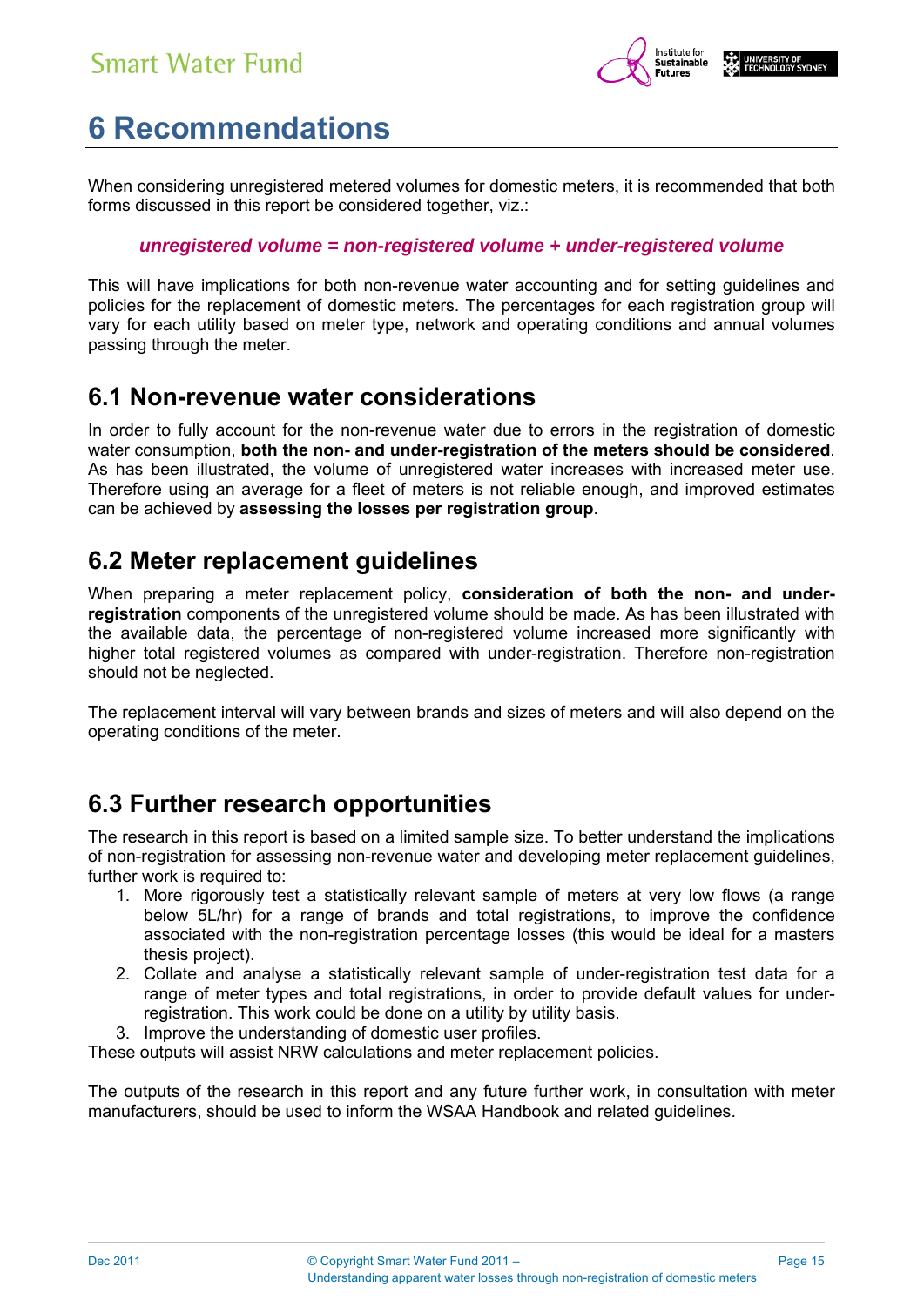

## **7 References**

- Arregui, F. J., Cabrera, E., Cobacho, R. and García-Serra, J. (2006), 'Reducing apparent losses caused by meters inaccuracies', in *Water Practice & Technology*, vol. 1. IWA Publishing.
- Arregui, F., Cabrera Jr., E., Cobacho, R. and García-Serra, J. (2005), 'Key factors affecting water meter accuracy', *Proceedings of Leakage 2005 Conference*, Halifax.
- CIEM (2011a) *Experimental study on meter registration accuracy at low flow rates and benefits of UFR implementation*, Technical Report 2, Understanding Apparent Water Losses Through Non-Registration of Domestic Water Meters [prepared for the Smart Water Fund], Centre for Infrastructure Engineering and Management, Griffith University
- CIEM (2011b) *Determining average volumes of residential water consumption in flow rate interval categories*, Technical Report 1, Understanding Apparent Water Losses Through Non-Registration of Domestic Water Meters [prepared for the Smart Water Fund], Centre for Infrastructure Engineering and Management, Griffith University
- NMI Recommendation R 49-1 (2009a). *Water meters intended for the metering of cold potable water and hot water,* Part 1: Metrological and Technical Requirements, National Measurement Institute, Sydney, April 2009
- NMI Recommendation R 49-2 (2009b). *Water meters intended for the metering of cold potable water and hot water,* Part 2: Test methods, National Measurement Institute, Sydney, April 2009
- Water Services Association of Australia, National Water Commission and the NWI Parties 2010, *National Performance Framework: 2009–10 urban performance reporting indicators and definitions handbook*.
- Water Services Association of Australia, National Water Commission and the NWI Parties 2006, *National Performance Framework: 2005–06 urban performance reporting indicators and definitions handbook*.
- WBW (2009) Understanding Apparent Water Losses Through Non-Registration of Domestic Water Meters [prepared for the Smart Water Fund], Wide Bay Water, November 2009
- WBW (2011), Understanding Apparent Water Losses Through Non-Registration of Domestic Water Meters Stage 2 Refining the Predictions from Stage 1 [prepared for the Smart Water Fund], Wide Bay Water, July 2011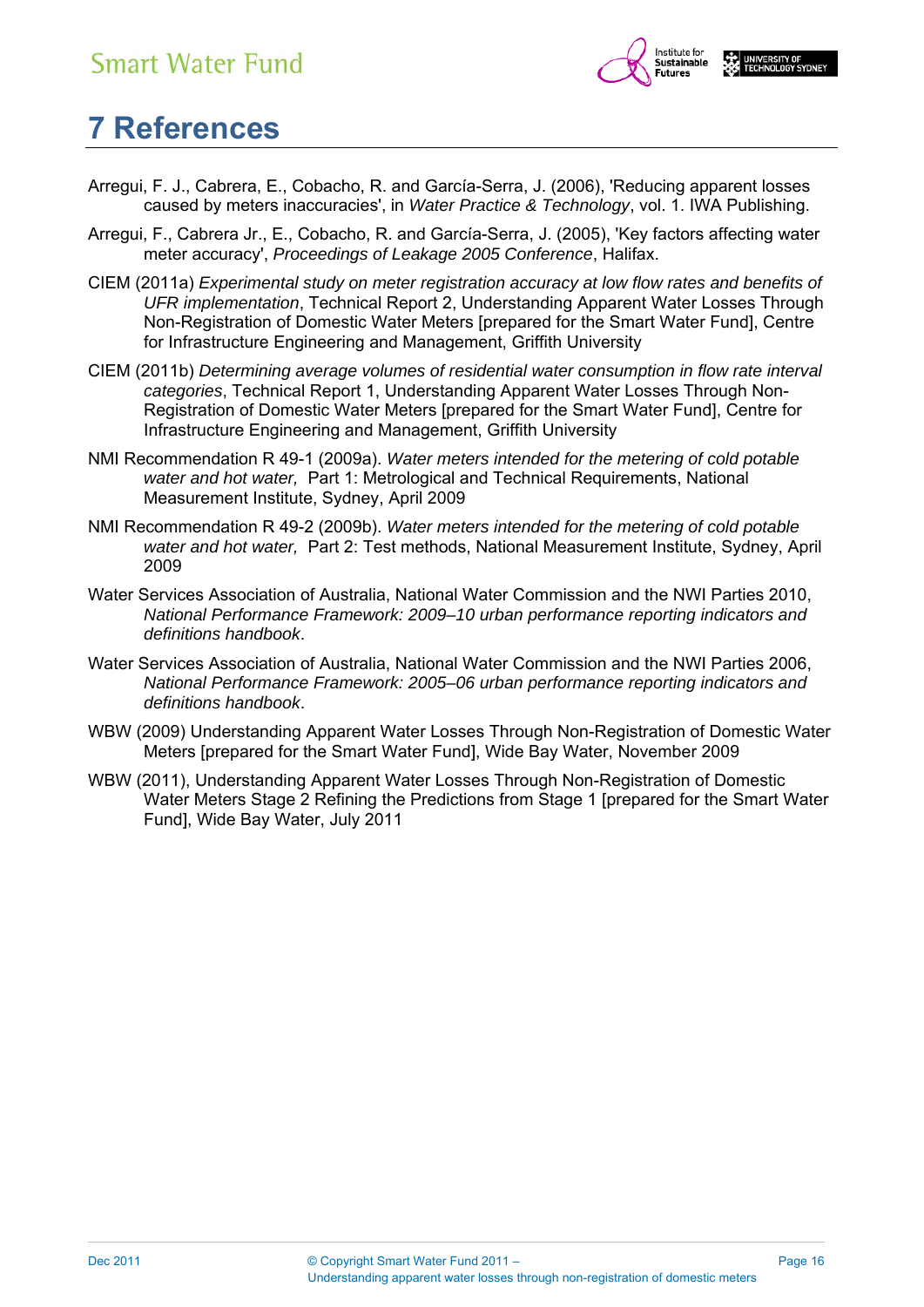

## **Appendix 1: South East Water meter policy**

### DRIVERS:

- ‐ Achieving an adequate (>10,5% internal rate of return after tax) return on investment
- ‐ Compliance with legislative/contract requirements. (no meter may overregister >2%) NOTE: City West Water says that the National Measurement Regulations 1999, NMI R 49 AS 3565 state that the maximum error should be +-4%, original document not accessible.

### METER REPLACEMENT STRATEGY:

Replace any meter that over-register >2%, then follow procedure below.



(Note: It would generally not be financially viable for South East Water to replace meters under registering by less than 3%)

### INPUTS TO THE MODEL, THIS REPLACEMENT STRATEGY IS BASED ON:

- cost of new meter (depends on the volume of meters bought by SEW)
- cost of installation of meter (depends on the volume of meters bought by SEW)
- the income from the scrap value of meter
- domestic water and waste-water tariffs
- annual customer water consumption
- the depreciation rate
- company tax rate
- the weighted accuracy of the meter to be replaced
- the weighted accuracy of the new meter
- an accuracy decay rate for the new meter
- the evaluation period

Note: An actual revenue increase of a replacement model cannot be determined accurately, as the volume of consumption for any one-year can vary due to climatic conditions, home improvements and/or changes in occupancy numbers.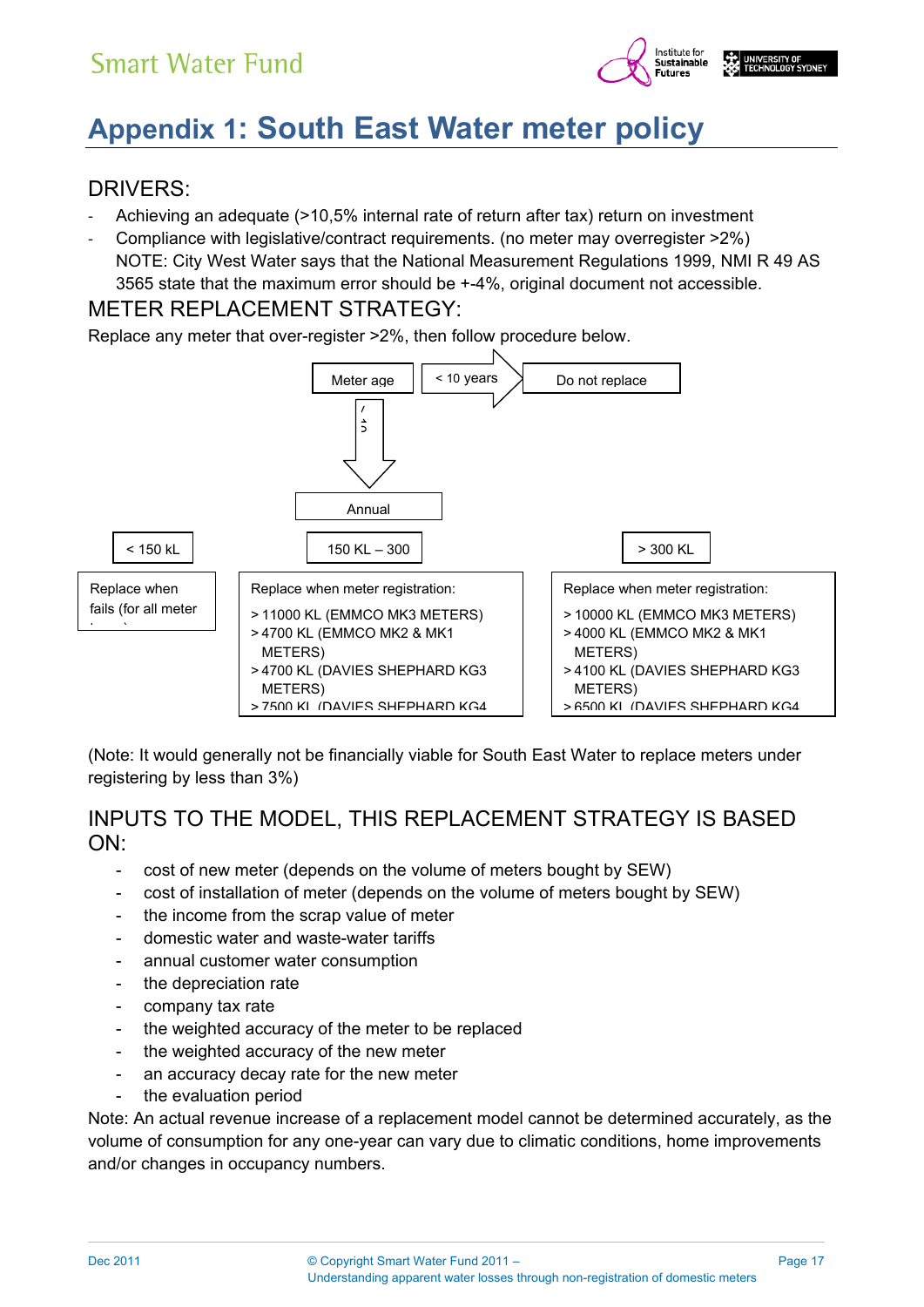

### DATE:

Developed in 1996 and approved at the Board meeting, 24 November 1997, reviewed every 3 years (latest available update is from Jan. 2004) to match changes to business drivers (water and waste-water tariffs, cost of meters, discount rates, etc). The policy will also be reviewed if the business drivers change dramatically, or any changes happen in legislative/customer contract requirements.

### METERS EXCHANGED/YEAR:

Around 5,000 faulty meters were exchanged in 2003 (proportion of faulty meters compared to the overall fleet has not changed significantly from 1997 to 2001, average 0,9%)

### FREQUENCY OF REPLACEMENT PROGRAMMES:

Yearly

### ISSUES:

Customers do experience an increase in their water usage bill after a meter exchange, triggering some customers to request that their meter be accuracy tested.

### OUTCOME LAST POLICY REVIEW (JAN. 2003):

- SEW is confident that the current policy appears to successfully address the exchange of broken meters and those that have a high NRV
- ‐ additional meter sampling and testing is required to build up an up-to-date profile of meter performance

### OF INTEREST TO THIS PROJECT:

‐ At present, the amount of non-revenue water due to under registered low volume water flow of 20mm water meters is forecast at some one million kilolitres. The capital injection required to recover \$1.3 million in non-revenue water is estimated at some \$20 million, which is commercially unacceptable. It is suggested that South East Water has reached a level of non-revenue water, which satisfies the current meter replacement strategy of ensuring an adequate return on investment is achieved.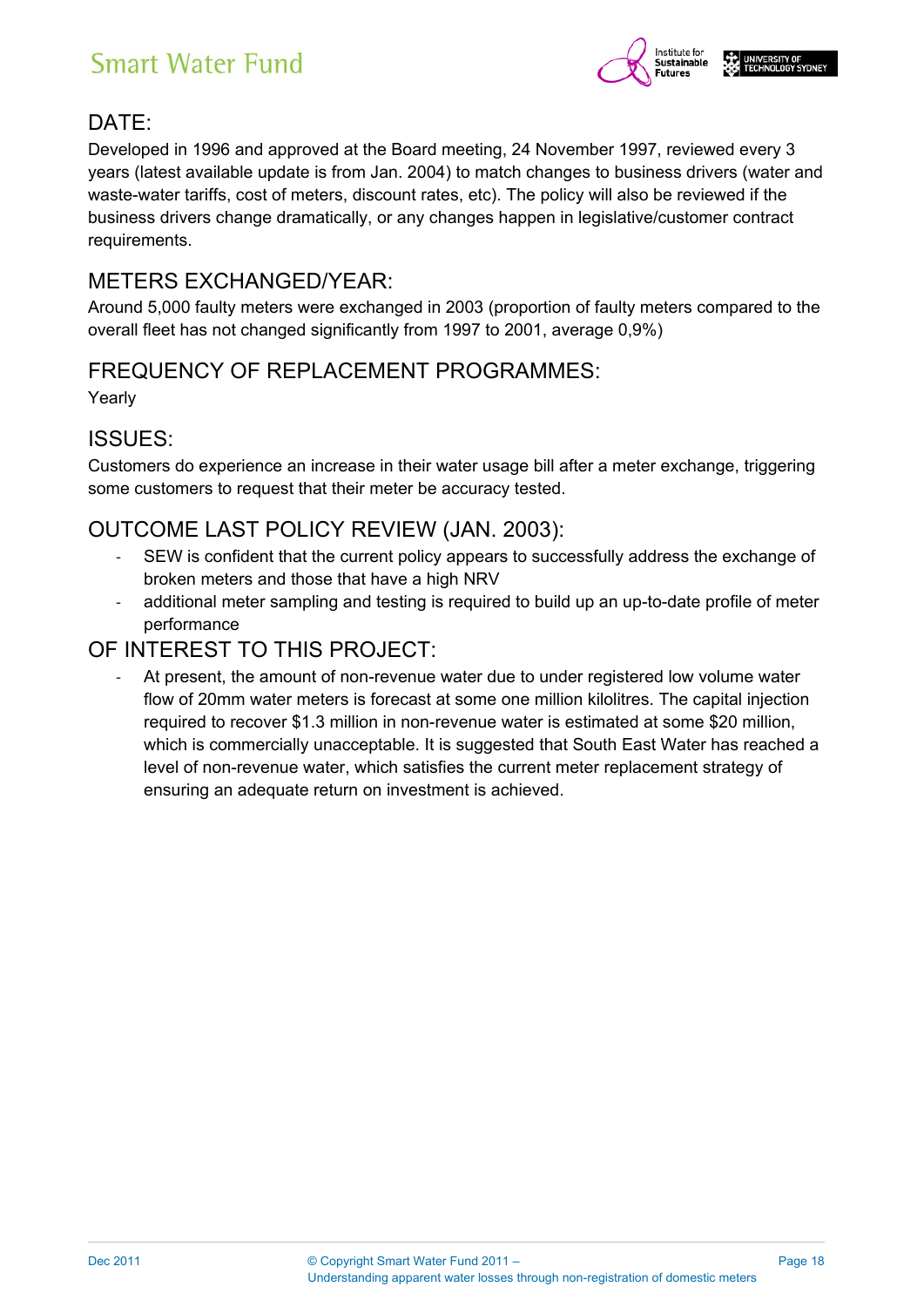

## **Appendix 2: Yarra Valley Water meter policy**

### DRIVERS:

All meters are then targeted for replacement when they have achieved the Company's expected rate of return.

### METER REPLACEMENT STRATEGY:

Meters are replaced when they reach their replacement threshold, which is 3685kL for all 20mm meters

### INPUTS TO THE MODEL, THIS REPLACEMENT STRATEGY IS BASED  $ON$

- Meter cost (including replacement)
- Meter size and model
- Total usage
- Weighted accuracy of the old meter
- Weighted accuracy of the old meter
- Average annual usage
- Water usage and SDC tariffs (price per kL)
- Rate of return

#### DATE:

The variable inputs are to be reviewed and updated annually as part of the business planning process.

### METERS EXCHANGED/YEAR:

About 1000 of 20mm meters replaced because they had reached their replacement threshold (according to City West water, YVW currently replaces 2,6% of the meter fleet/year)

### FREQUENCY OF REPLACEMENT PROGRAMMES:

Annually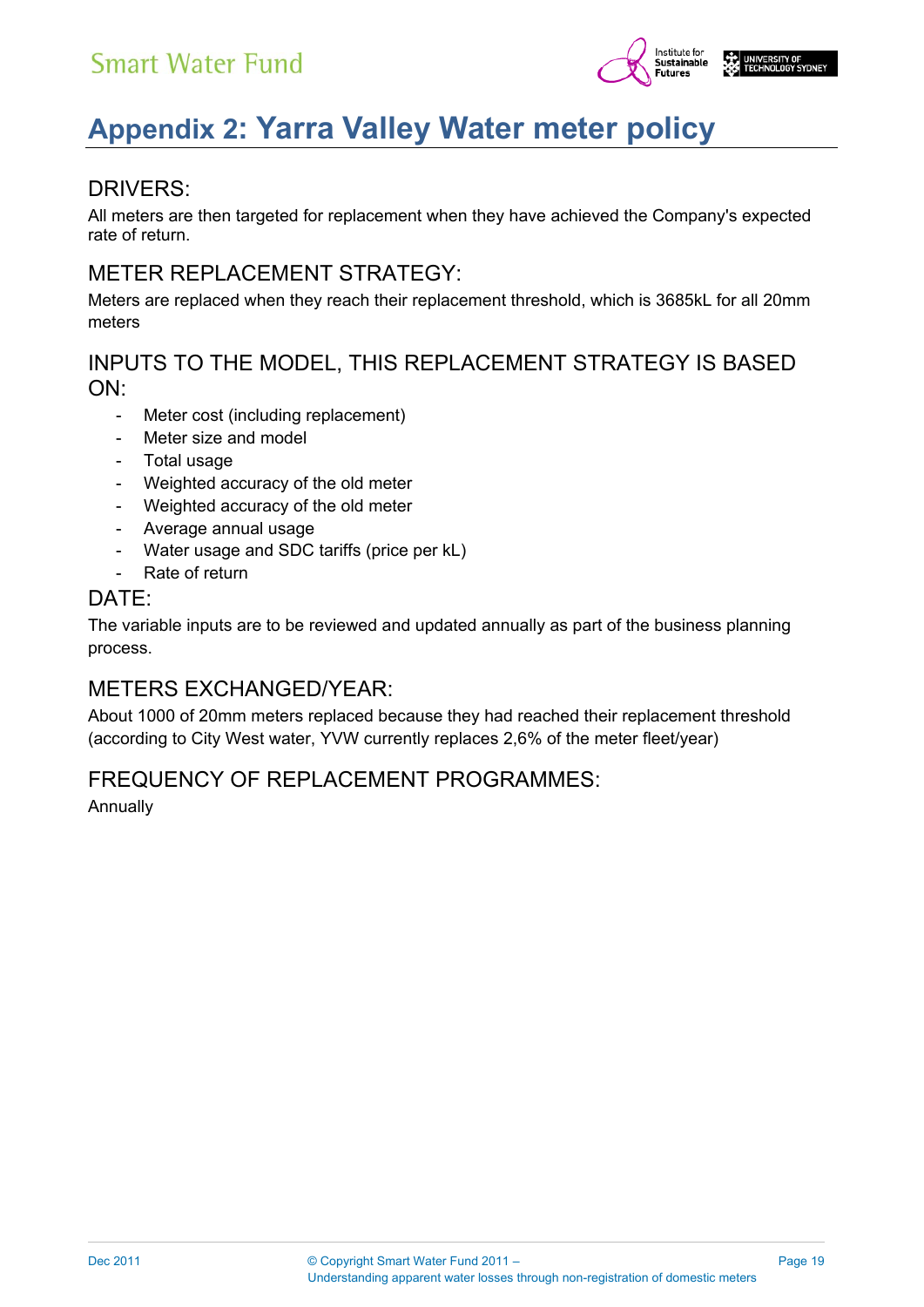

## **Appendix 3: City West Water meter policy**

### DRIVERS:

- Meet legislative requirements (no meter may be faulty by more than  $+-4\%$  NOTE: this is according to National Measurement Regulations 1999, NMI R 49 AS 3565, original document not assessed (Costs 70\$) this contradicts with SEW, setting 2% as a threshold)
- Maintain unaccounted water at acceptable levels
- ‐ Provide accurate consumption data for a variety of business processes

### METER REPLACEMENT STRATEGY:

20 mm meters are replaced as soon as the consumption reaches 4200kL

### INPUTS TO THE MODEL, THIS REPLACEMENT STRATEGY IS BASED ON:

- Type of meter
- Flow rate
- **Pressure**
- Volume of water passed through
- Economic limit

#### DATE:

2010

### METERS EXCHANGED/YEAR:

3740 were exchanged in 2009/2010 (currently replaces 6% of their fleet)

### FREQUENCY OF REPLACEMENT PROGRAMMES:

Yearly

Note: CWW collaborates with YVW for meter testing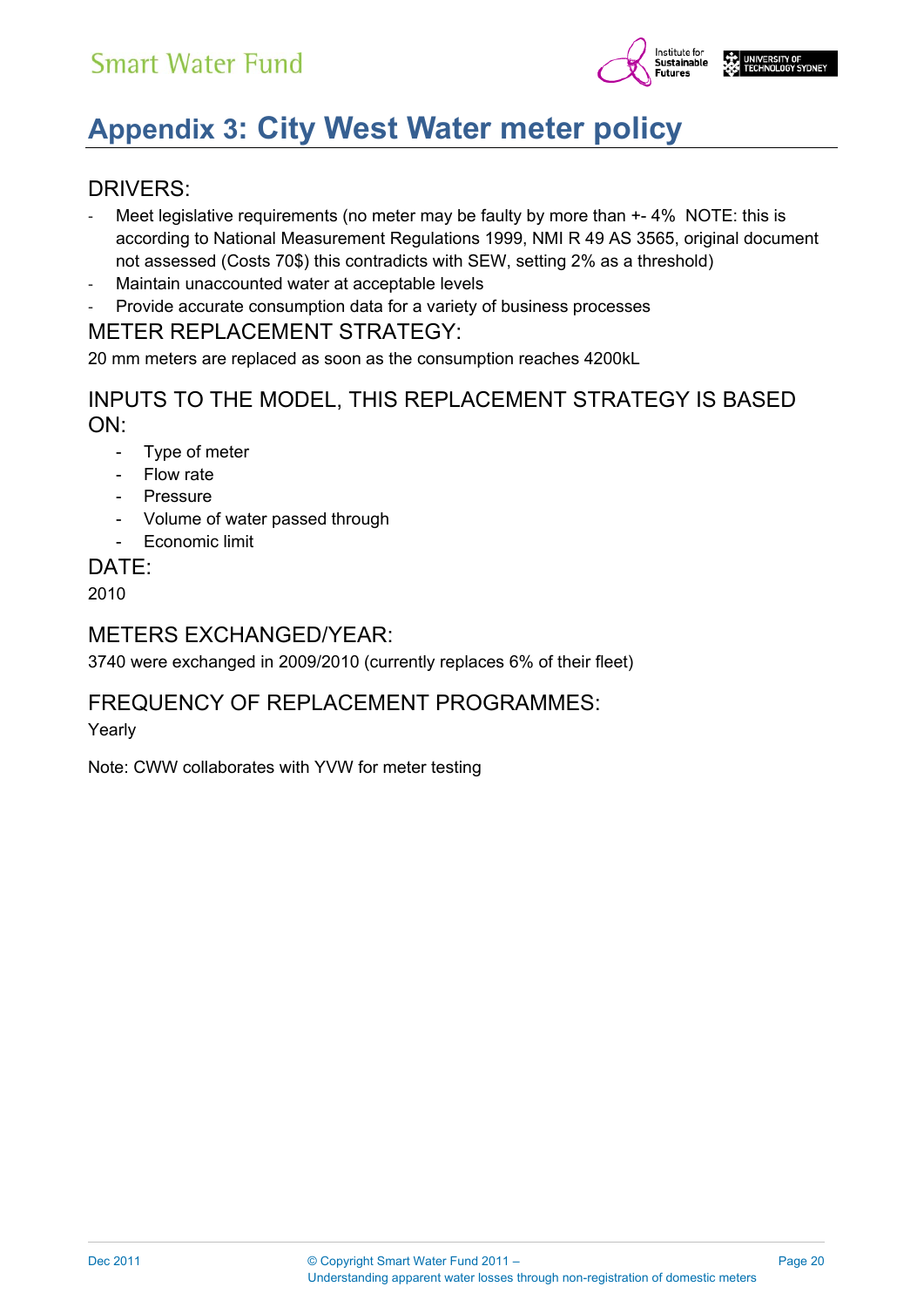

## **Appendix 4: Calculating unregistered volumes: Sample A**

The following table represents the calculation of the average non- and under-registration for a sample of 71100 meters (equally split between Actaris and Elster) from City West Water with a range of total registered volumes. The combined average effect on unregistered volume has also been calculated, based on an average price of \$1.77/kL.

| <b>Meter registration</b><br>(kL)           | $0 - 500$  | $501 -$<br>1000 | 1001-<br>1500 | 1501-<br>2000 | 2001-<br>2500 | 2501-<br>3000 | 3000+     | Total /<br><b>Average</b> |                        |
|---------------------------------------------|------------|-----------------|---------------|---------------|---------------|---------------|-----------|---------------------------|------------------------|
| Total average volume<br>measured per year   | 6,970      | 1,526           | 1,027         | 703           | 421           | 264           | 864       | 11,778                    | <b>ML</b>              |
| Number of meters                            | 48407      | 8535            | 5619          | 3183          | 1782          | 1065          | 2523      | 71114                     | sample                 |
| Average annual volume<br>per meter          | 144        | 179             | 183           | 221           | 236           | 248           | 343       | 166                       | kL                     |
| % distribution of sample                    | 68%        | 12%             | 8%            | 4%            | 3%            | 1%            | 4%        | 100%                      | by meter<br>numbers    |
| % distribution of sample                    | 59%        | 13%             | 9%            | 6%            | 4%            | 2%            | 7%        | 100%                      | by meter<br>volume     |
| Non-registered:                             |            |                 |               |               |               |               |           |                           |                        |
| % of non-registered/<br>measured volume     | $-1.0%$    | $-1.4%$         | $-1.8%$       | $-2.3%$       | $-2.7%$       | $-3.1%$       | $-3.5%$   | $-1.50%$                  |                        |
| Non-registered volume                       | $-69,588$  | $-21,709$       | $-18,968$     | $-15,969$     | $-11,335$     | $-8,234$      | $-30,595$ | $-176,398$                | kL                     |
| Adjusted volume                             | 7,039      | 1,548           | 1,046         | 719           | 432           | 272           | 895,      | 11,955                    | <b>ML</b>              |
| Average annual adjusted<br>volume per meter | 145        | 181             | 186           | 226           | 243           | 256           | 355       | 168                       | kL                     |
| Loss of revenue per year                    | $-123,171$ | $-38,425$       | $-33,573$     | $-28,265$     | $-20,063$     | $-14,574$     | $-54,153$ | $-312,224$                | $$$ for<br>sample      |
| Average lost revenue per<br>meter per year  | $-2.54$    | $-4.50$         | $-5.97$       | $-8.88$       | $-11.26$      | $-13.68$      | $-21.46$  | $-4.39$                   | \$ per flow<br>meter   |
| Under-registered:                           |            |                 |               |               |               |               |           |                           |                        |
| % of under-registered/<br>measured volume   | 0.40%      | 0.30%           | 0.20%         | 0.10%         | $-0.30%$      | $-0.40%$      | $-0.40%$  | 0.25%                     |                        |
| Under-registered volume                     | 27,881     | 4,581           | 2,056         | 704           | $-1,263$      | $-1,057$      | $-3,458$  | 29,443                    | kL                     |
| Adjusted volume                             | 6,942      | 1,522           | 1,025         | 703           | 422           | 265           | 867       | 11,749                    | <b>ML</b>              |
| Average annual adjusted<br>volume per meter | 143        | 178             | 183           | 221           | 237           | 249           | 344       | 165                       | $\mathsf{k}\mathsf{L}$ |
| Loss of revenue per year                    | 49,349     | 8,108           | 3,639         | 1,246         | $-2,236$      | $-1,871$      | $-6,121$  | 52,113                    | \$ for<br>sample       |
| Average lost revenue per<br>meter per year  | 1.02       | 0.95            | 0.65          | 0.39          | $-1.25$       | $-1.76$       | $-2.43$   | 0.73                      | \$ per flow<br>meter   |
| <b>Combined unregistered:</b>               |            |                 |               |               |               |               |           |                           |                        |
| % of combined                               | $-0.60%$   | $-1.12%$        | $-1.65%$      | $-2.17%$      | $-2.99%$      | $-3.52%$      | $-3.94%$  | $-1.25%$                  |                        |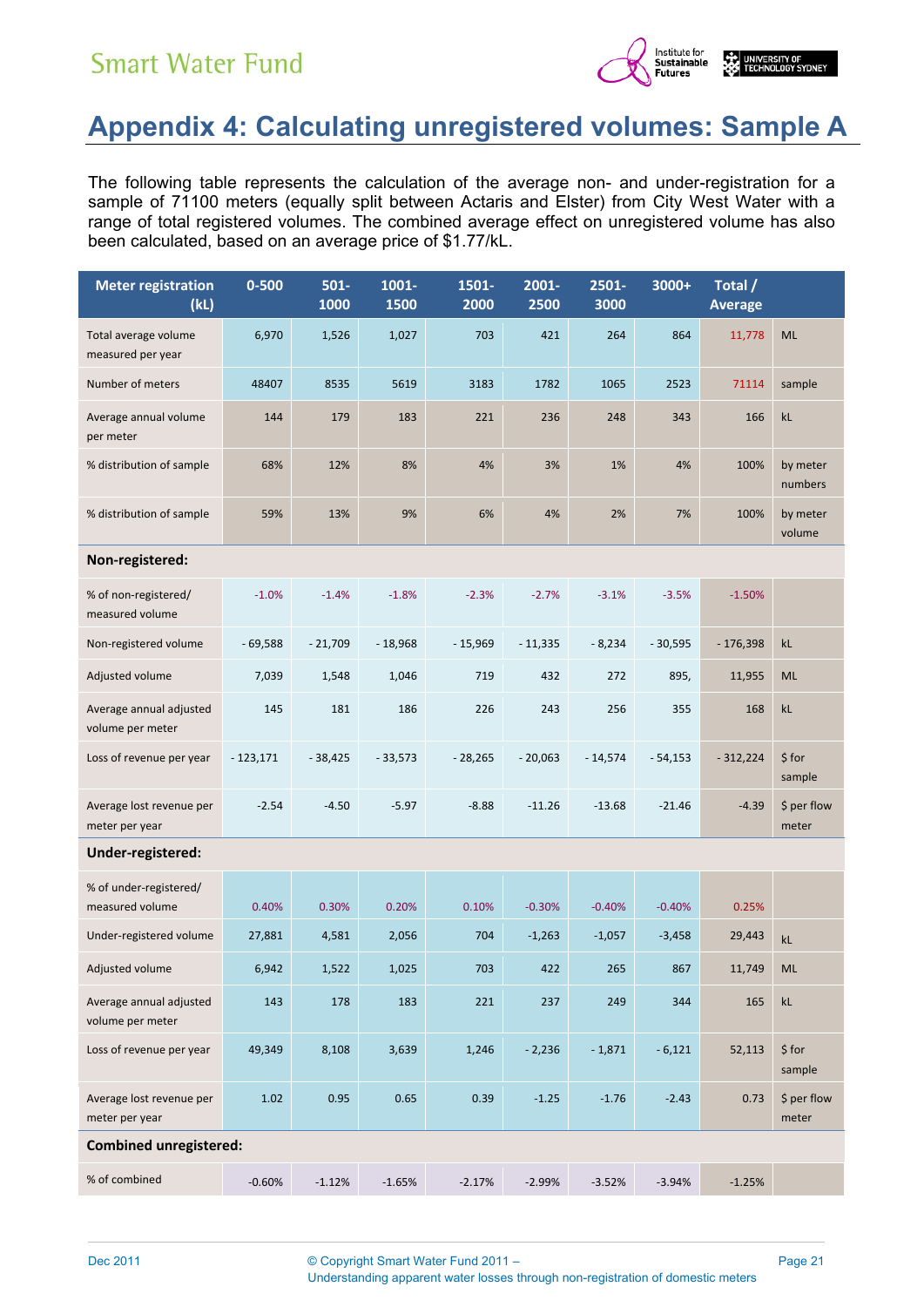

| <b>Meter registration</b><br>(kL)           | $0 - 500$ | $501 -$<br>1000 | $1001 -$<br>1500 | 1501-<br>2000 | $2001 -$<br>2500 | $2501 -$<br>3000 | $3000+$   | Total /<br><b>Average</b> |                      |
|---------------------------------------------|-----------|-----------------|------------------|---------------|------------------|------------------|-----------|---------------------------|----------------------|
| unregistered volume                         |           |                 |                  |               |                  |                  |           |                           |                      |
| Combined unregistered<br>volume             | $-41,708$ | $-17,128$       | $-16,912$        | $-15,265$     | $-12,598$        | $-9,291$         | $-34,053$ | $-146,955$                | kL                   |
| Adjusted volume                             | 7,011     | 1,543           | 1,044            | 719           | 433              | 273              | 898       | 11,925                    | <b>ML</b>            |
| Average annual adjusted<br>volume per meter | 145       | 181             | 186              | 226           | 243              | 257              | 356       | 168                       | kL                   |
| Loss of revenue per year                    | $-73.822$ | $-30.317$       | $-29.934$        | $-27,019$     | $-22.299$        | $-16.445$        | $-60.274$ | $-260.110$                | $$$ for<br>sample    |
| Average lost revenue per<br>meter per year  | $-1.53$   | $-3.55$         | $-5.33$          | $-8.49$       | $-12.51$         | $-15.44$         | $-23.89$  | $-3.66$                   | \$ per flow<br>meter |



**Figure 8: Total unregistered volume per registration group** 



#### **Figure 9: Annual lost revenue per meter**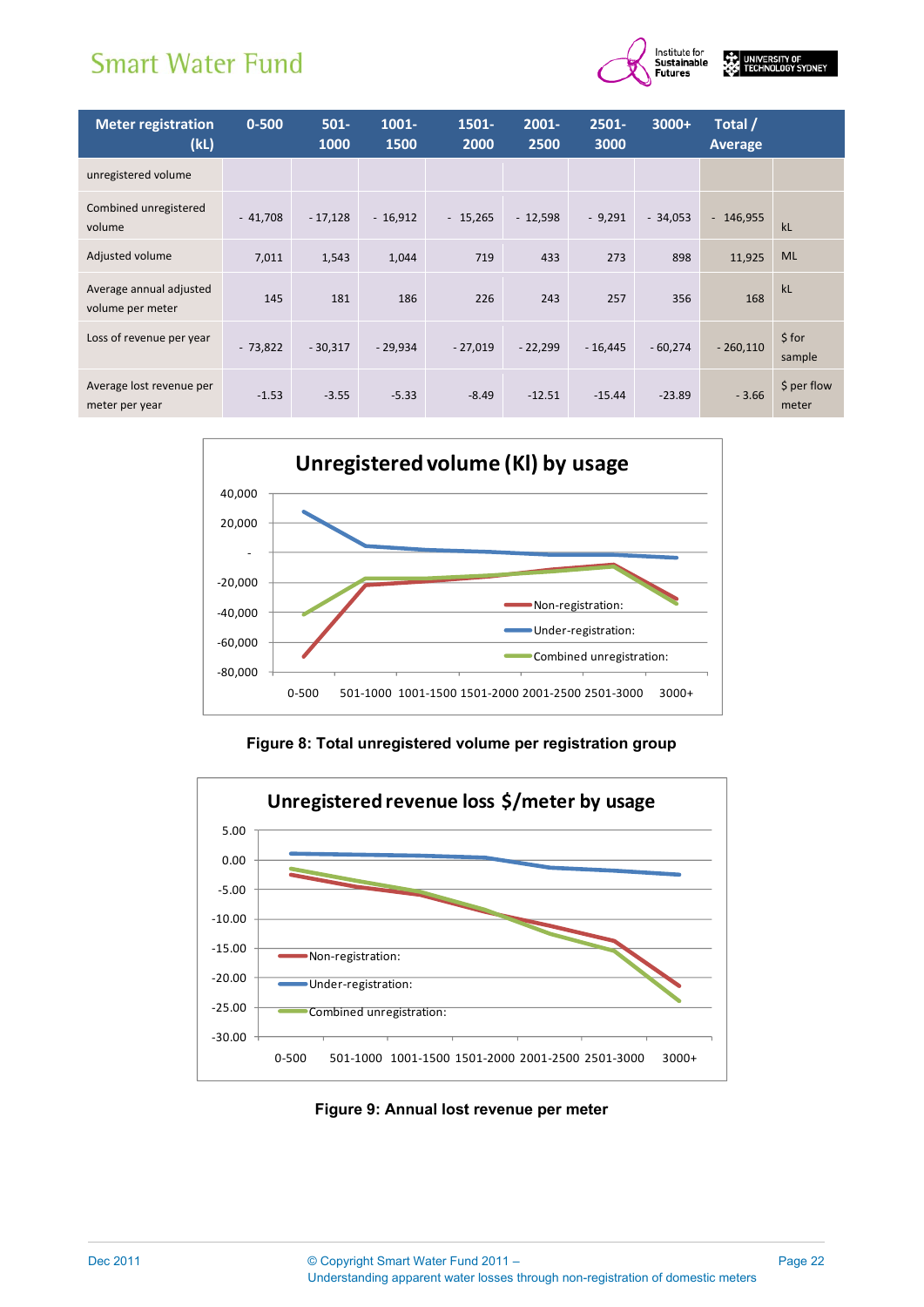

## **Appendix 5: Calculating unregistered volumes: Sample B**

The following table represents the calculation of the average non- and under-registration for a sample of 49360 meters (Davies Sheppard - Elster) from City West Water with a range of total registered volumes. The combined average effect on unregistered volume has also been calculated. The cost have been based on an average price of \$1.77/kL.

| <b>Meter registration</b><br>(kL)           | $0 - 500$ | $501 -$<br>1000 | 1001-<br>1500 | 1501-<br>2000 | 2001-<br>2500 | $2501 -$<br>3000 | 3000+      | Total /<br><b>Average</b> |                        |
|---------------------------------------------|-----------|-----------------|---------------|---------------|---------------|------------------|------------|---------------------------|------------------------|
| Total average volume<br>measured per year   | 19        | 68              | 190           | 419           | 670           | 825              | 4,200      | 6,394                     | ML                     |
| Number of meters                            | 232       | 1265            | 2669          | 4797          | 6554          | 7034             | 26808      | 49359                     | sample                 |
| Average annual volume<br>per meter          | 83        | 54              | 71            | 87            | 102           | 117              | 157        | 130                       | kL                     |
| % distribution of sample                    | 0.5%      | 3%              | 5%            | 10%           | 13%           | 14%              | 54%        | 100%                      | by meter<br>numbers    |
| % distribution of sample                    | 0.3%      | 1%              | 3%            | 7%            | 10%           | 13%              | 66%        | 100%                      | by meter<br>volume     |
| Non-registered:                             |           |                 |               |               |               |                  |            |                           |                        |
| % of non-registered/<br>measured volume     | $-1.0%$   | $-1.4%$         | $-1.8%$       | $-2.3%$       | $-2.7%$       | $-3.1%$          | $-3.5%$    | $-3.23%$                  |                        |
| Non-registered volume                       | $-193$    | $-974$          | $-3,518$      | $-9,519$      | $-18,056$     | $-25,714$        | $-148,639$ | $-206,613$                | kL                     |
| Adjusted volume                             | 19        | 69              | 194           | 429           | 688           | 851              | 4,348      | 6,600                     | <b>ML</b>              |
| Average annual adjusted<br>volume per meter | 84        | 55              | 73            | 89            | 105           | 121              | 162        | 134                       | kL                     |
| Loss of revenue per year                    | $-342$    | $-1,72$         | $-6,22$       | $-16,84$      | $-31,95$      | $-45,51$         | $-263,09$  | $-365,70$                 | $$$ for<br>sample      |
| Average lost revenue per<br>meter per year  | $-1.47$   | $-1.36$         | $-2.33$       | $-3.51$       | $-4.88$       | $-6.47$          | $-9.81$    | $-7.41$                   | \$ per flow<br>meter   |
| Under-registered:                           |           |                 |               |               |               |                  |            |                           |                        |
| % of under-registered/<br>measured volume   | 0.40%     | 0.30%           | 0.20%         | 0.10%         | $-0.30%$      | $-0.40%$         | $-0.40%$   | $-0.33%$                  |                        |
| Under-registered volume                     | 77        | 206             | 381           | 420           | $-2,012$      | $-3,301$         | $-16,800$  | $-21,030$                 | kL                     |
| Adjusted volume                             | 19        | 68              | 190           | 419           | 672           | 828              | 4,216      | 6,415                     | <b>ML</b>              |
| Average annual adjusted<br>volume per meter | 83        | 54              | 71            | 87            | 103           | 118              | 157        | 130                       | $\mathsf{k}\mathsf{L}$ |
| Loss of revenue per year                    | 137       | 364             | 675           | 743           | $-3,51$       | $-5,84$          | $-29,73$   | $-37,22$                  | \$ for<br>sample       |
| Average lost revenue per<br>meter per year  | 0.59      | 0.29            | 0.25          | $0.15\,$      | $-0.54$       | $-0.83$          | $-1.11$    | $-0.75$                   | \$ per flow<br>meter   |
| <b>Combined unregistered:</b>               |           |                 |               |               |               |                  |            |                           |                        |
| % of combined                               | $-0.60%$  | $-1.12%$        | $-1.65%$      | $-2.17%$      | $-2.99%$      | $-3.52%$         | $-3.94%$   | $-3.56%$                  |                        |